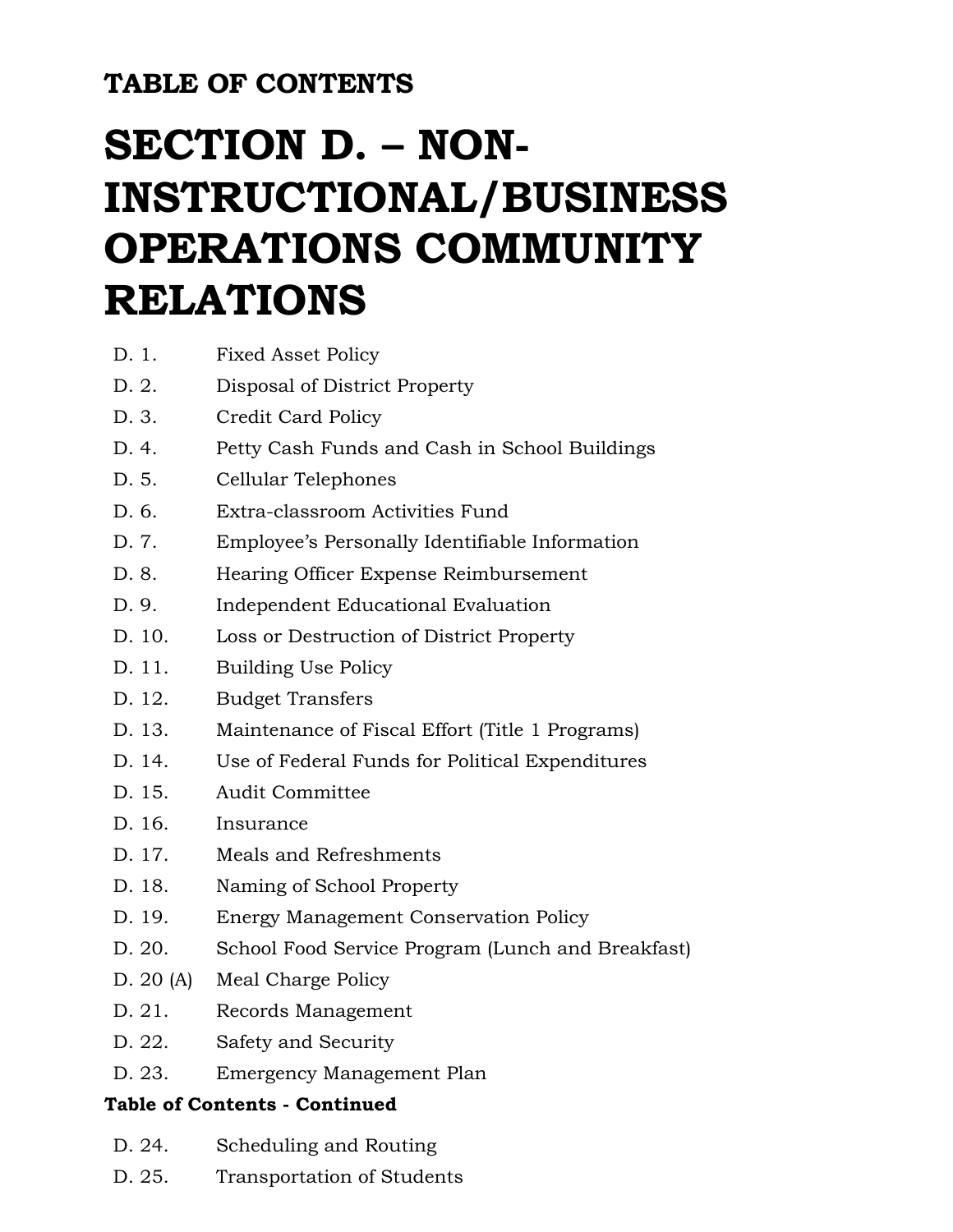- D. 26. Use of Video Cameras on School Buses
- D. 27. Meal Charging and Prohibition Against Meal Shaming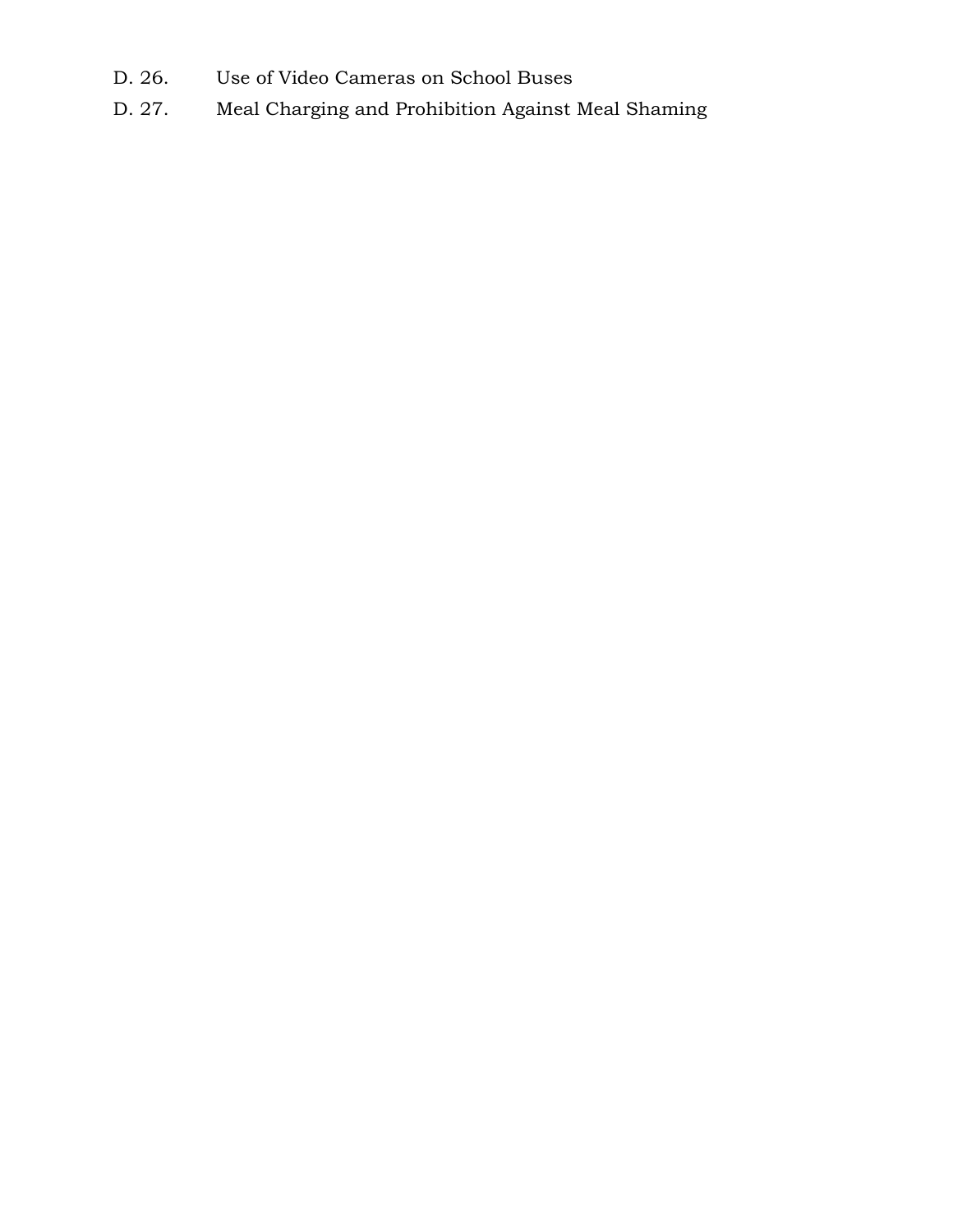### **POLICY D. 1 Non-Instructional/Business Operations/Community Relations**

### **SUBJECT: FIXED ASSET POLICY**

#### **Purpose**

The School District recognizes the need to implement the required accounting and financial reporting standards promulgated by the Governmental Accounting Standards Board (GASB). GASB Statement 34 was issued to provide new and additional information to the diverse users of the District's financial statements.

A fixed asset or capital asset is defined as a physical commodity (i.e. land, buildings, machinery, vehicles, equipment, and furnishings) having an estimated period of usefulness in excess of one year and an estimated value of at least \$1,000.

The School District is committed to fostering proper management of the District's assets.

#### **Guidelines**

- 1. The disposal of all fixed assets shall be recorded and approved for disposition by the Board.
- 2. Obsolete or surplus items shall be kept to the lowest levels.
- 3. Building Administrators will be responsible for safeguarding all fixed assets and will ensure that none are removed from school property unless authorized by the Board.
- 4. Employees are not permitted to use the District's assets for personal activities.
- 5. Generally, capital assets should be considered for disposal when they can be identified with one or more of the following:
	- (a) Obsolete: An asset which is no longer suitable for its original purpose and which is incapable of being modified to achieve an acceptable level of operation, with little or no resale value.
	- (b) Not Repairable: An asset which cannot be repaired or restored to an acceptable level of operation, or where the cost of repair in relation to replacement of cost is not economically justifiable.
	- (c) Surplus: An asset may become surplus if it is in excess of estimated requirements or if the purpose for which it was originally acquired no longer exists.

#### **Recording of Fixed Assets**

All assets will be recorded on an ongoing basis in a Fixed Asset Register. The Register will record an identifying number, a description of the asset, and the original cost of the asset.

All items that are listed as fixed assets shall be tagged and identified in the District's Register of Assets. All other assets shall be tagged if such assets may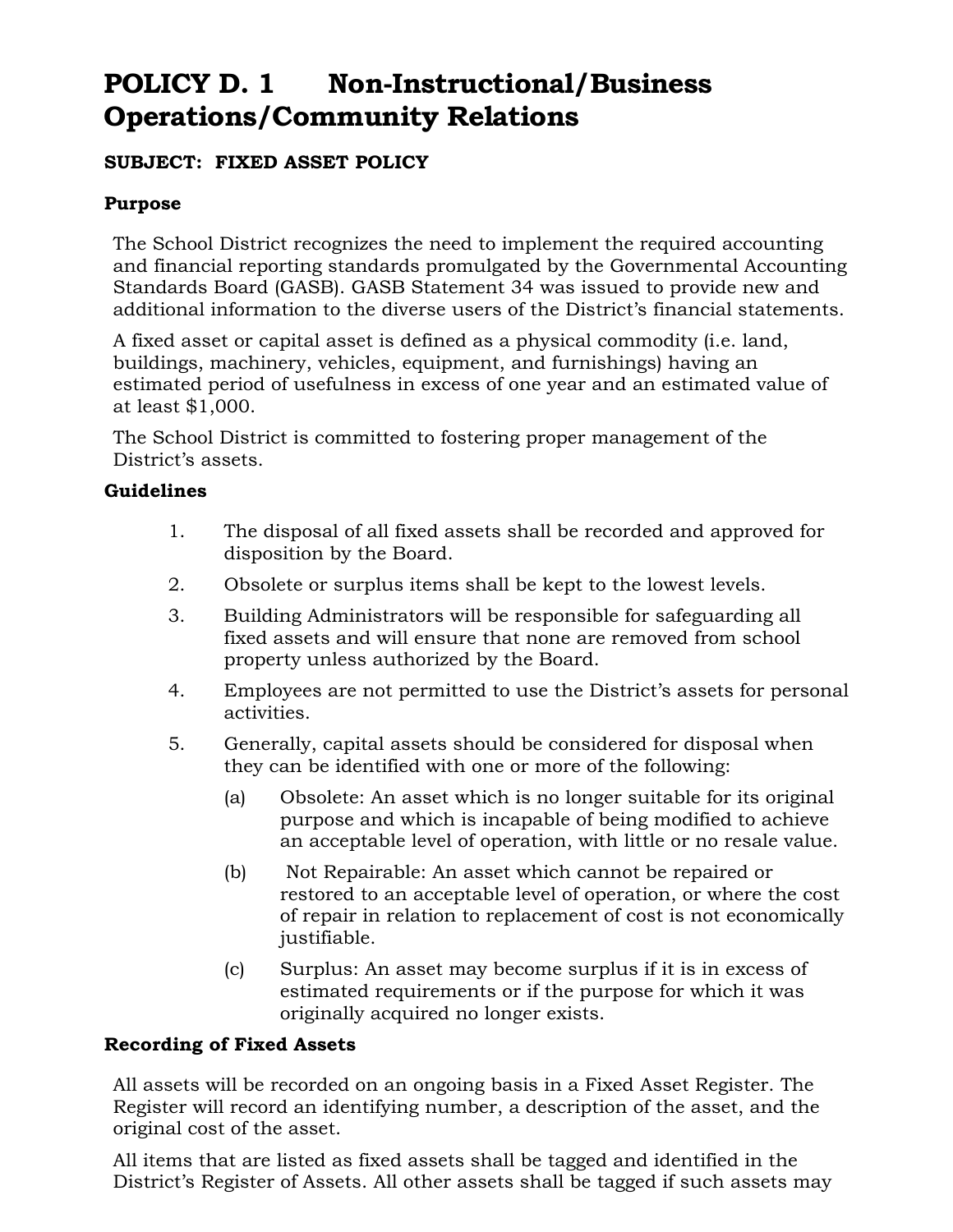be conducive to theft and have a value of at least \$100, (e.g., a digital camera costing \$400) and shall be included in the register.

### **Physical Inventory of Fixed Assets**

Inventories are physical reviews and confirmations of the District's assets. A periodic evaluation of the inventory will ensure the integrity of the amounts of the District's financial statements, maintain current insurance valuations, and assist in loss detection.

Inventories shall be conducted as follows:

- land and buildings every 5 years
- machinery, equipment, vehicles, furnishings every 5 years
- all other fixed assets annually

Any assets not accounted for must be immediately brought to the attention of the Board.

Adopted: 7/07/10

Revised: 9/19/18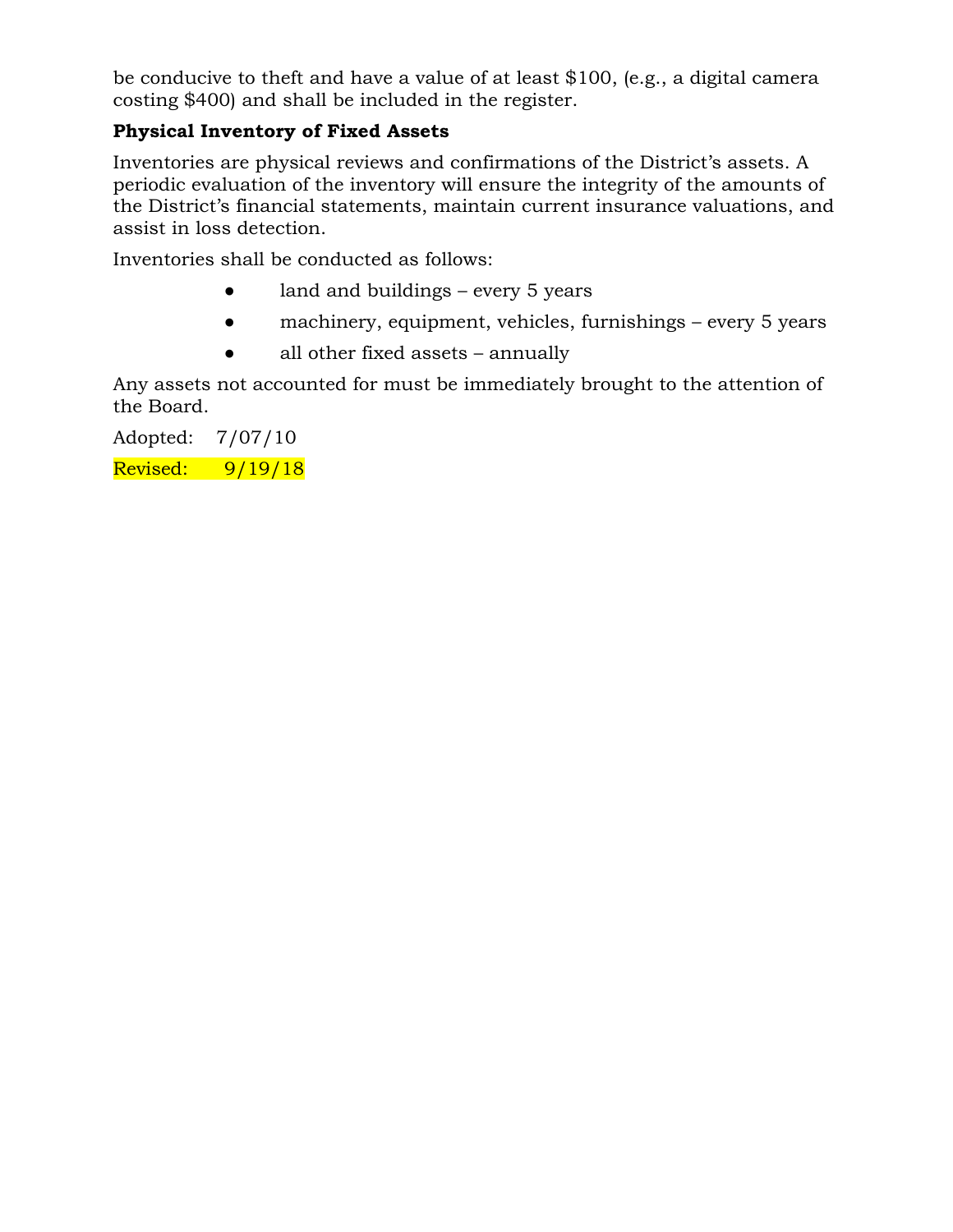### **POLICY D. 2 Non-Instructional/Business Operations/Community Relations**

#### **SUBJECT: DISPOSAL OF DISTRICT PROPERTY**

Building Principals and Supervisors are responsible for identifying obsolete or surplus equipment and supplies within their area(s) of responsibility. Such equipment, supplies, or materials shall be sold through bid procedures, if possible, for the highest price. The Business Manager shall be authorized to dispose of obsolete or surplus equipment and supplies in the following manner:

- 1. reassign the items, as needed, to other locations within the school district;
- 2. centralize the storage of items of potential usefulness; or
- 3. discard or sell as surplus those items determined to be of no further use or worthless.

Following approval by the Board of Education, items may be sold in the following manner:

- 1. offer to sell the items to local municipalities or local non-profit organizations;
- 2. sell items at a public sale or public auction. In the event of a public auction or sale, notice of availability of such equipment, supplies and materials and requests for bids shall be disseminated through announcements in local newspapers or website and such other appropriate means. Items shall be offered for sale to the general public, except that no Board member, Officer or School District Employee, or anyone in the immediate family of the above-listed persons, shall be eligible to purchase the equipment, supplies or materials.
- 3. give such items to a municipality or municipal corporation; and
- 4. sell remaining items as scrap for the best price or discard in the safest, least expensive manner.
- 5. all items offered for sale or donated according to this policy shall be sold "as is" and potential buyers shall be notified that all sales and gifts of District property are "as is".
- 6. all items approved for sale by the Board of Education should include an upset price approved by the Board, which is the lowest price that the Board of Education will accept for a particular item.

#### **Transfer of Fixed Assets**

The transfer of an asset from its original location must be specified in the Register by date, the new location, the purpose of the transfer, and the person(s) responsible for the transfer.

Adopted: 7/07/10 Revised: 9/19/18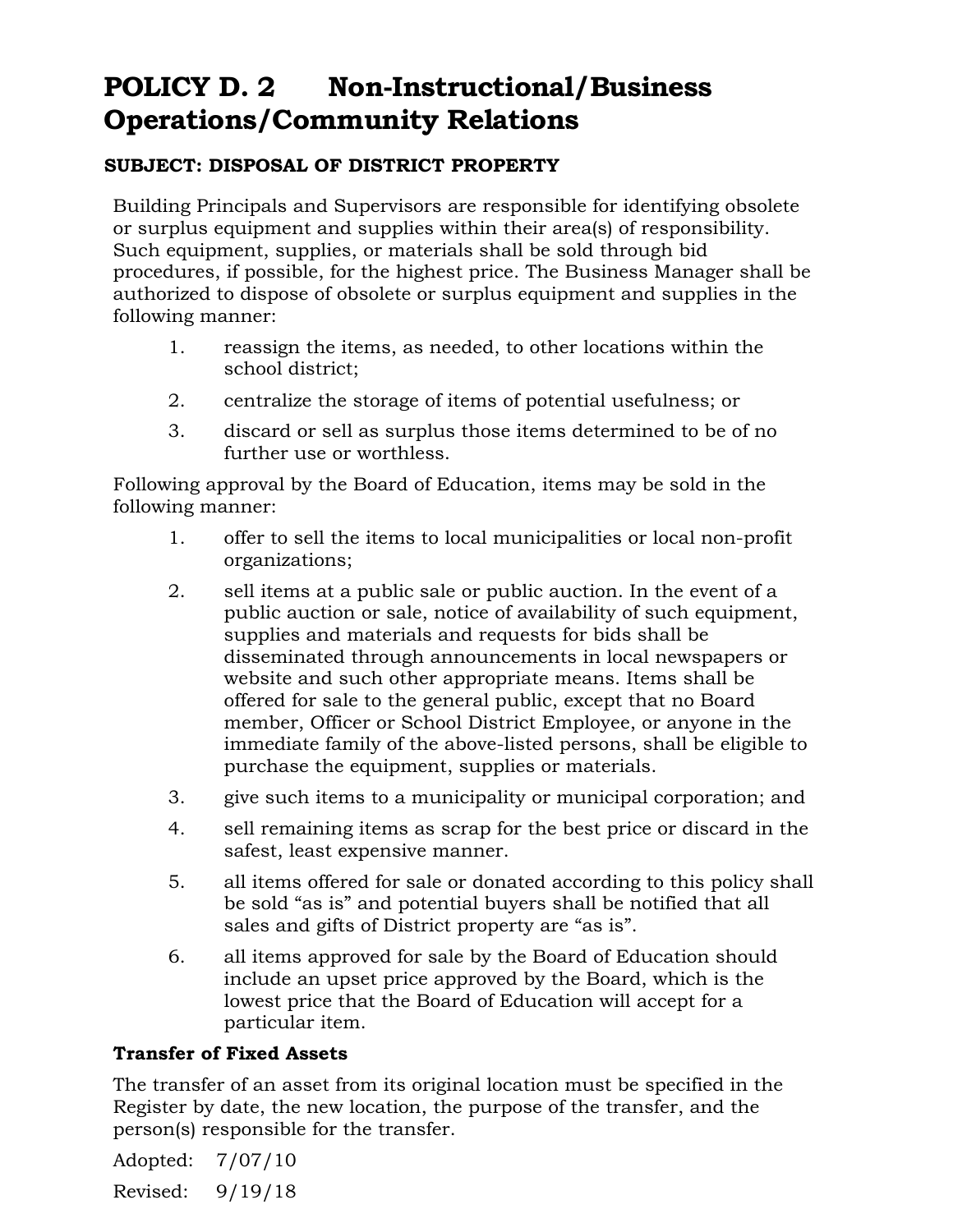### **POLICY D. 3 Non-Instructional/Business Operations/Community Relations**

### **SUBJECT: CREDIT CARD POLICY**

The Comptroller of the State of New York has expressed the opinion that a municipality may not use a multi-purpose credit card (such as Visa) issued by one of the major commercial credit card firms. The Comptroller's primary

concern is that the use of credit cards of this type involves the use of credit of a third party. The Comptroller has expressed approval of the use of gasoline company credit cards to provide gasoline and oil to a municipally owned vehicle as long as such cards are not used for private vehicles. The Comptroller has, however, indicated that a multi-purpose credit card may be used if the credit card company meets certain conditions relating to the audit of the bills produced by the credit card company.

A multi-purpose credit card may be issued in the name of the School District for use by individuals in the following position: Deputy Treasurer . Such credit card shall only be used for expenses which are directly related to the School District. No amount greater than \$2,000 shall be charged for any expense. An original receipt for such expense must be delivered to the Business Office within 14 calendar days of incurring such expense. Any claim submitted by the credit card company shall be paid within a reasonable time to avoid occurring service or interest charges.

The School District's accountant shall review the manner and method of having the credit card company comply with the form and audit of claims requirements of Education Law (currently §1724).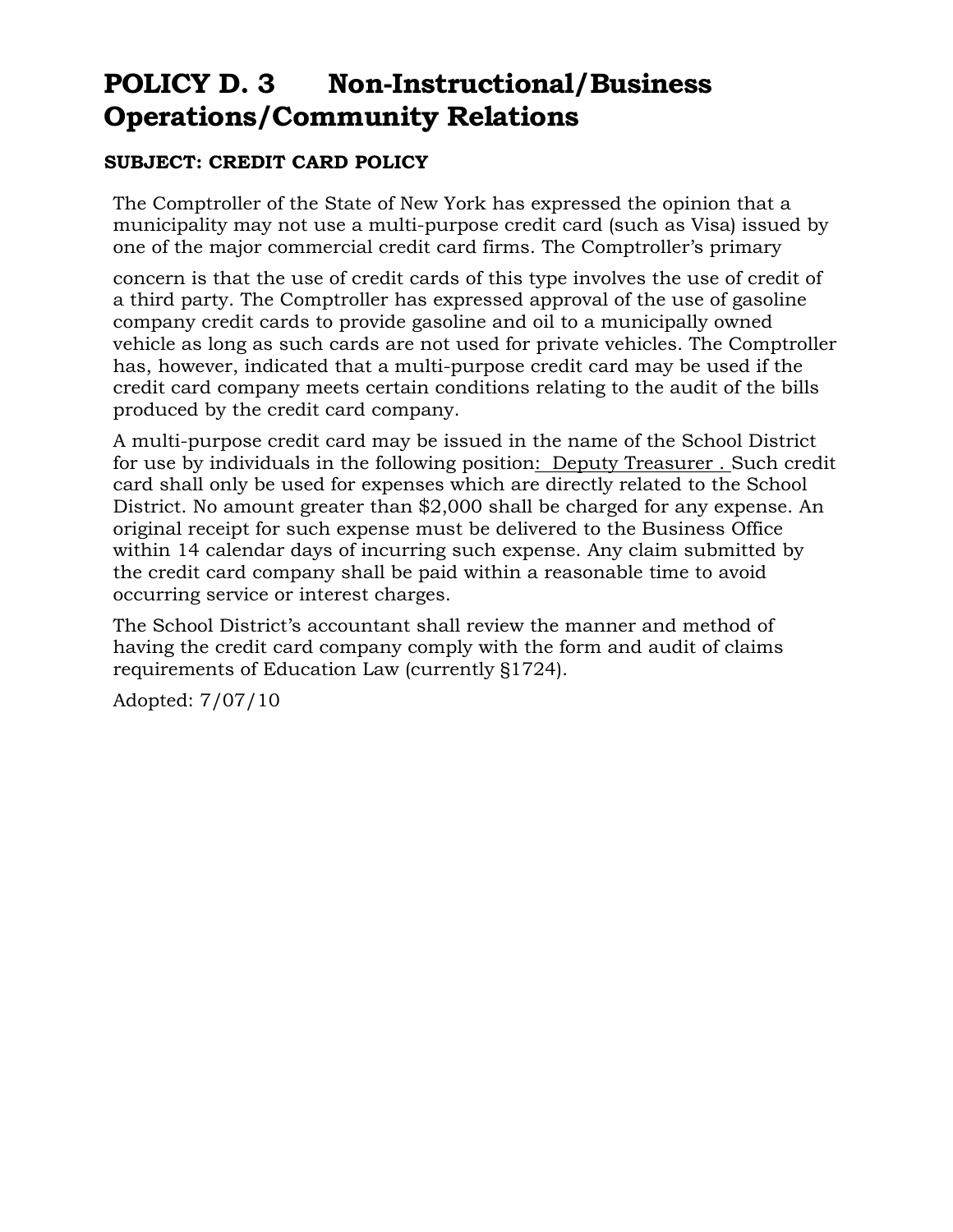### **POLICY D. 4 Non-Instructional/Business Operations/Community Relations**

#### **SUBJECT: PETTY CASH FUNDS AND CASH IN SCHOOL BUILDINGS**

#### **Petty Cash Funds**

A petty cash fund of not more than one hundred dollars (\$100) shall be maintained in the Business Office. Payments from petty cash funds may be made for materials, supplies or services only when payment is required upon delivery. At the time of reimbursement, an itemized statement of expenditures, together with substantiating receipts, shall be submitted. Such accounts shall be authorized by Board resolution at their annual meeting.

Appropriate regulations shall be developed for implementation of this policy.

#### **Cash in School Buildings**

Not more than \$250, whether District or extraclassroom funds, shall be held in the main office of each District school building. Under no circumstances shall cash be left in classroom areas or desks. The District will not be responsible for funds left unprotected.

All funds, whether District or extraclassroom funds, shall be deposited prior too close of school each week. Only authorized personnel designated by the building administrator shall be allowed in the main office vault.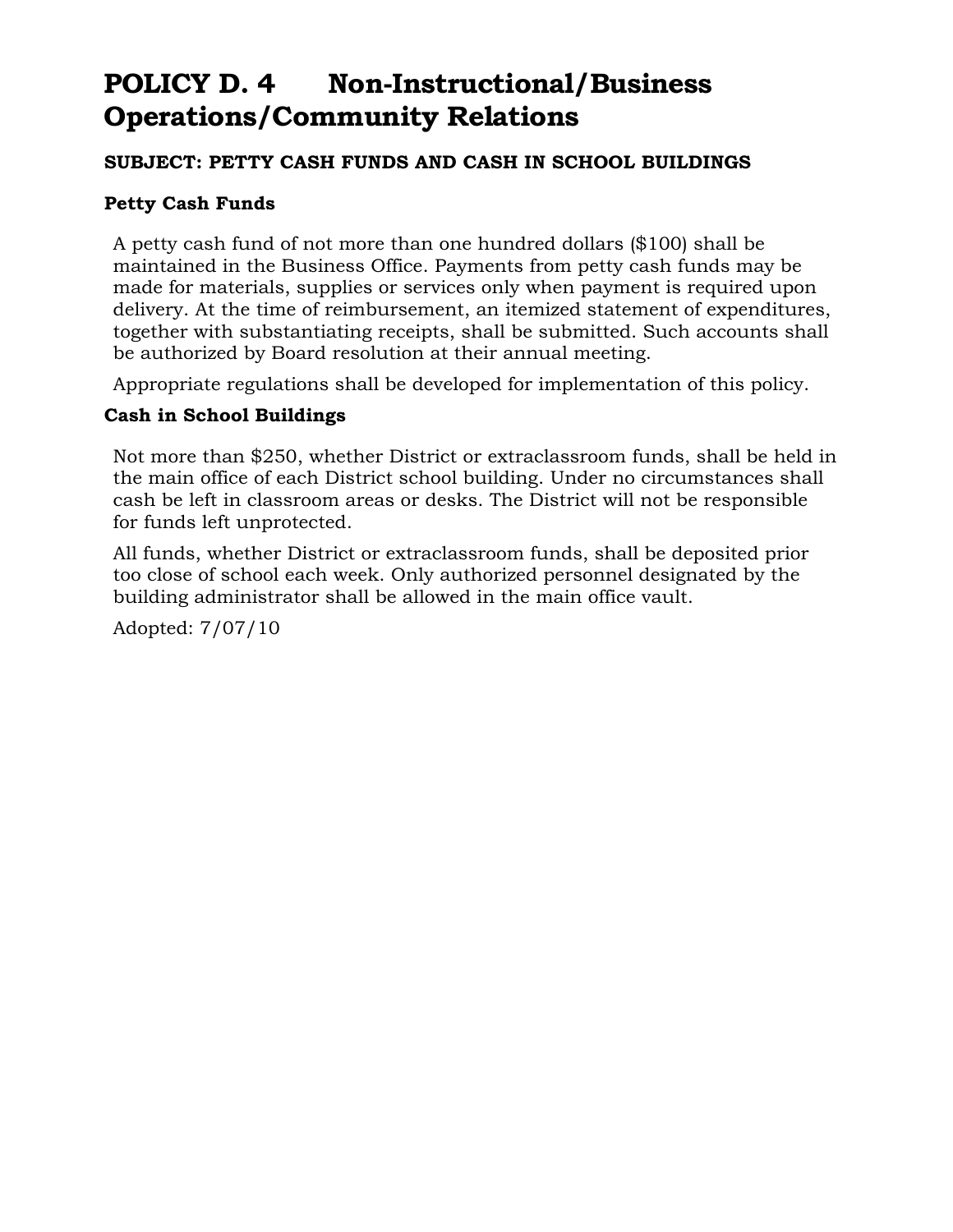### **POLICY D. 5 Non-Instructional/Business Operations/Community Relations**

#### **SUBJECT: CELLULAR TELEPHONES**

It is recognized that specific district employees will be required to carry cellular telephones to meet their job responsibilities. Job titles requiring cellular telephones shall be listed in Regulation and reported to the Board of Education each year at the District's organizational meeting in July.

The Superintendent or his/her designee shall establish the level of service contract for each specific employee, with the contract for same subject to review and approval by the Purchasing Agent. Employees shall make every attempt to use their cellular phones for only business purposes; however, in the event an employee uses a cellular phone for other than business purposes he/she shall reimburse the District for such non-business calls pursuant to the Regulation attached hereto. Individuals authorized to use District cellular telephones shall agree in writing to accept financial responsibility for any inappropriate usage by that individual.

At least once per year, the Purchasing Agent shall evaluate the effectiveness of the cellular telephone plan.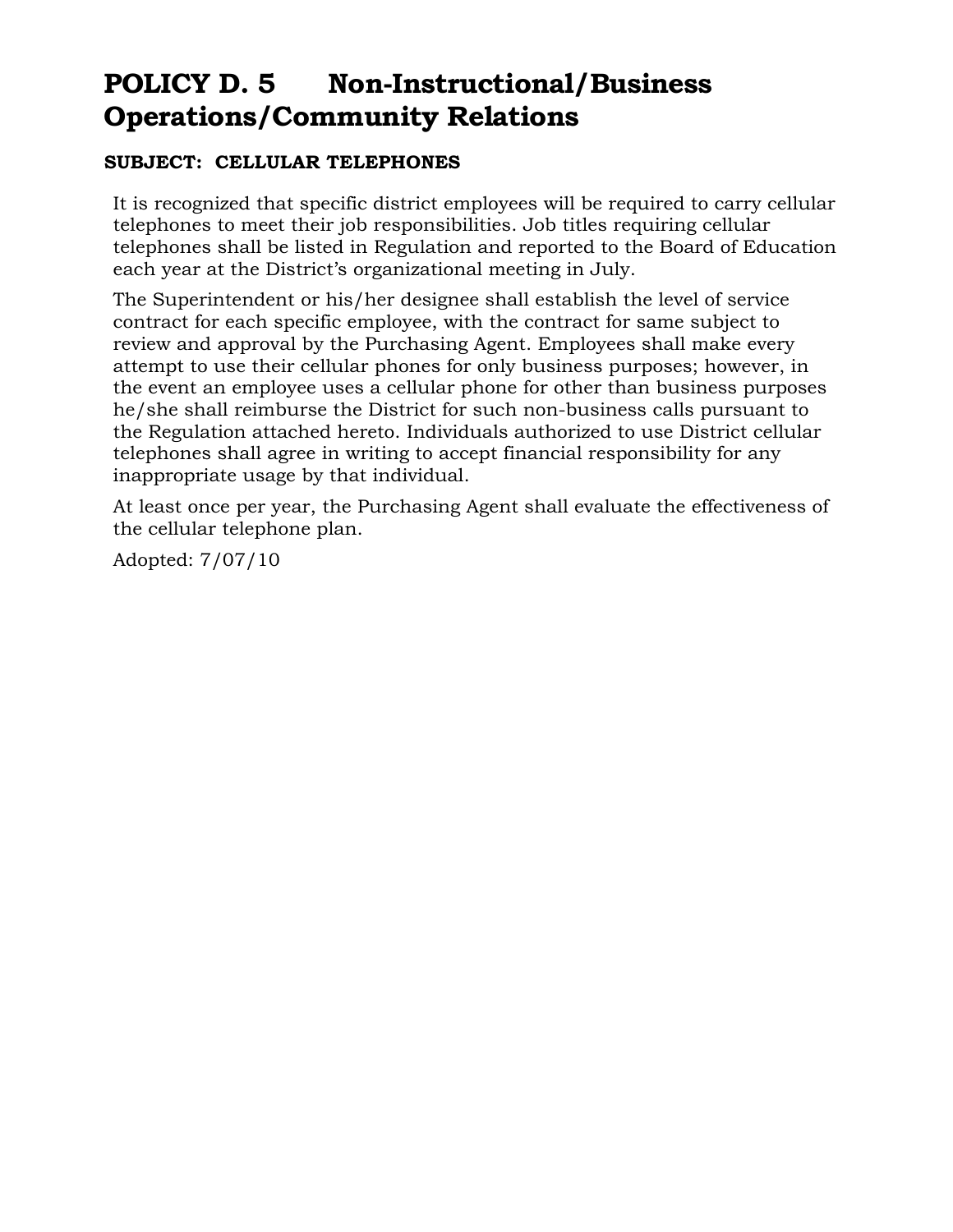### **POLICY D. 6 Non-Instructional/Business Operations/Community Relations**

#### **SUBJECT: EXTRACLASSROOM ACTIVITIES FUND**

An extraclassroom activity fund shall be established for activities conducted by students whose financial support is raised other than by taxation or through charges of the Board of Education. All funds in the extraclassroom activities fund shall be kept according to standards of good financial management. Proper books will be kept and all monies deposited in appropriate accounts as set up by the Board of Education. These accounts shall be subject to audit.

All transactions involving extraclassroom funds shall be on a cash basis and no accounts shall remain unpaid at the end of the school year. The building principals, with approval of the Superintendent of Schools, shall set up procedures for receipt and payment from the extraclassroom activities fund in their respective buildings.

All advisors and student treasurers will meet annually at the start of the school year with the Activity Funds Treasurer to review all extra-classroom activities funds procedures.

Adopted: 7/07/10 Revised: 01/10/18 *(last paragraph)*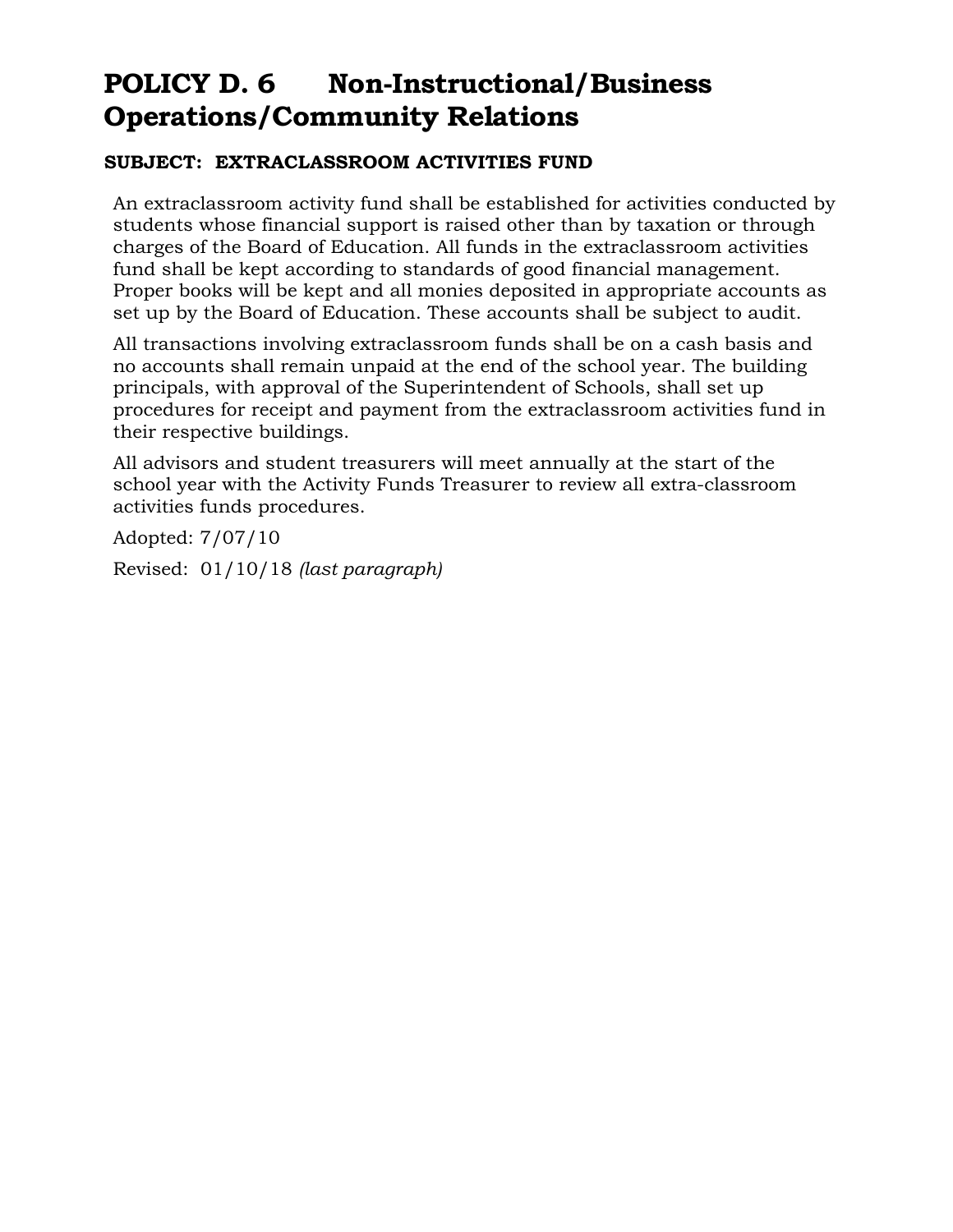### **POLICY D. 7 Non-Instructional/Business Operations/Community Relations**

#### **SUBJECT: EMPLOYEE'S PERSONALLY IDENTIFIABLE INFORMATION**

The District shall not, unless otherwise required by law, publicly post or display an employee's Social Security number, print a Social Security number on any identification badge or card, including any time card, place a Social Security number in files with unrestricted access, or communicate an employee's personally identifying information to the general public. For purposes of this section, personal identifying information shall include Social Security number, home address or telephone number, personal electronic mail (e-mail) address, Internet identification name or password, parent's surname prior to marriage, or driver's license number.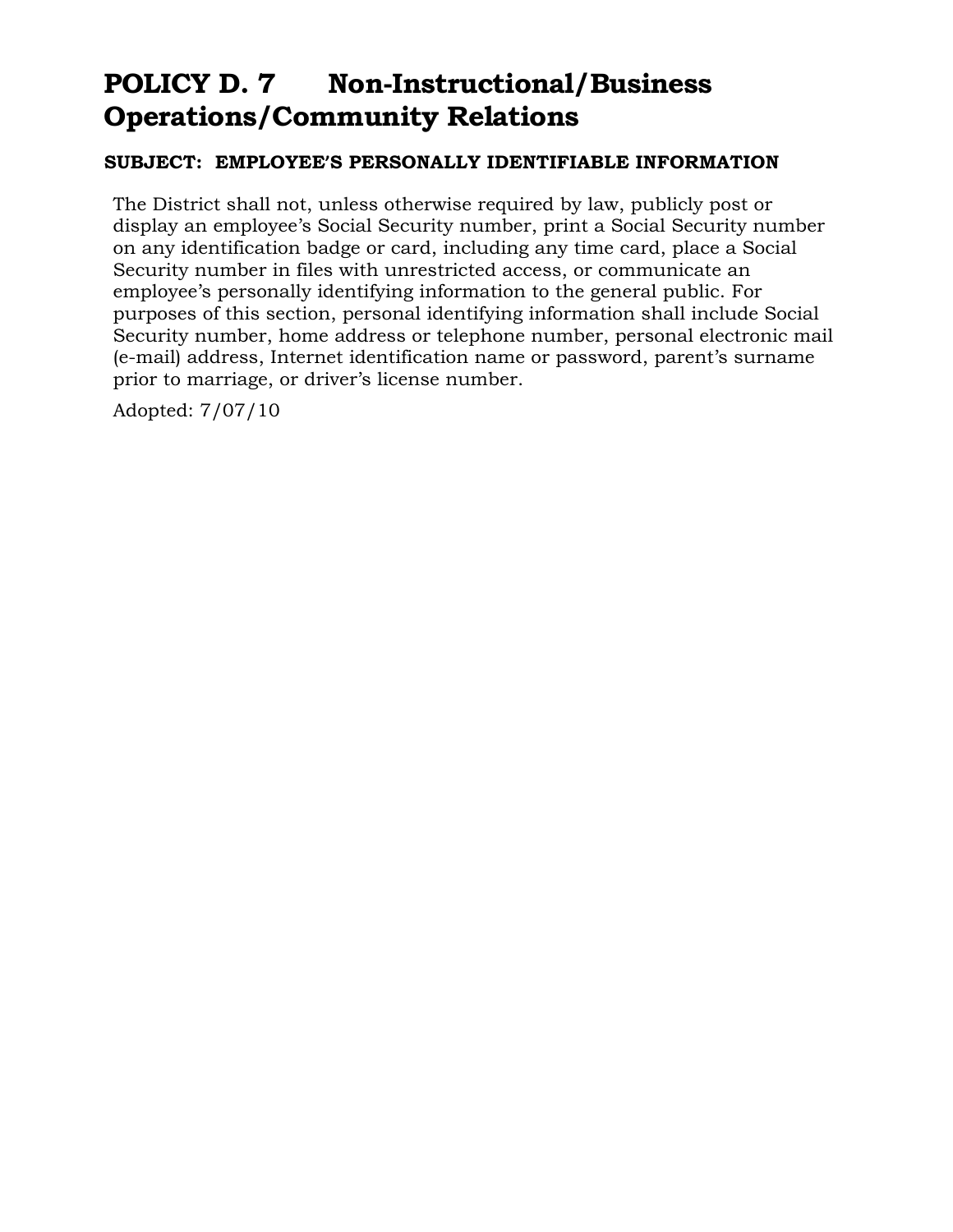### **POLICY D. 8 Non-Instructional/Business Operations/Community Relations**

#### **SUBJECT: HEARING OFFICER EXPENSE REIMBURSEMENT**

In accordance with the Commissioner's Regulations, the maximum compensation rate for Impartial Hearing Officers is \$100 per hour. The activities associated with impartial hearings which are reimbursable under this compensation rate are:

- Pre-hearing activities such as scheduling the hearing and determining the location, conducting pre-hearing conference calls, arranging for interpreters, witnesses, subpoenas, and a stenographer, writing letters to the parties involving the hearing;
- Hearing activities such as conducting the hearing, handling settlement agreements placed on the record, and arranging for subsequent hearing dates;
- Post-hearing activities such as researching information pertinent to the hearing issues and writing the decision.

In addition, travel reimbursement is not considered to be an activity associated with the compensation rate set. Accordingly, and in addition to the maximum hourly rate of \$100, the School District agrees to reimburse an Impartial Hearing Officer at the IRS per mile rate for travel as well as reimbursement for reasonable lodging and meal expenses upon timely presentation of appropriate receipts of such expenses.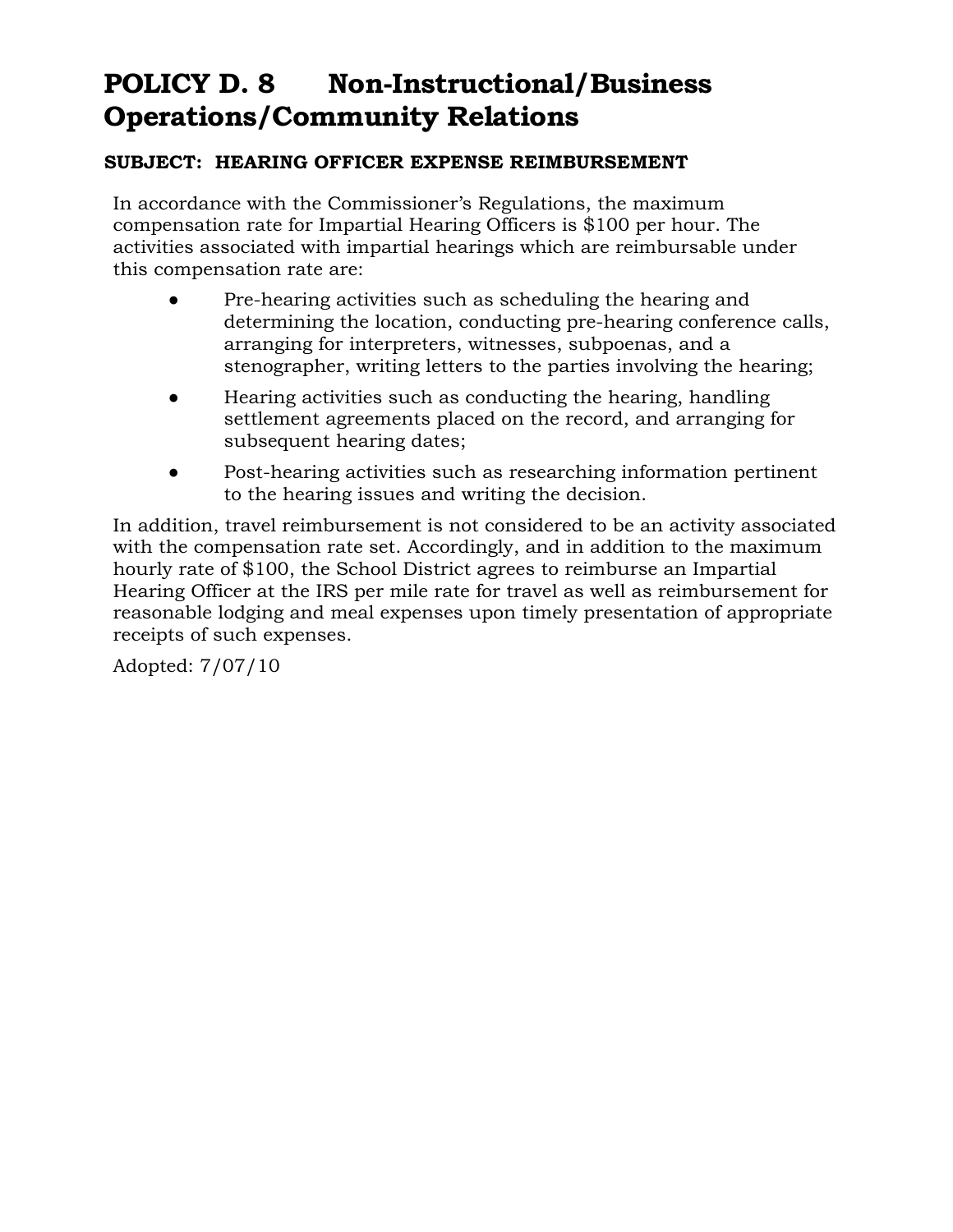### **POLICY D. 9 Non-Instructional/Business Operations/Community Relations**

#### **SUBJECT: INDEPENDENT EDUCATIONAL EVALUATION INTRODUCTION**

The School District has established the following policy on independent educational evaluations for children with disabilities or for children who are referred to the Committee on Special Education because they are suspected of having an educational disability and may, therefore, be in need of special education.

Parents of children with disabilities have the right under Federal and State laws and regulations to obtain an independent educational evaluation at public expense under certain conditions. (Commissioner of Education Regulations, Part 200.5(a)(1)(vi); Federal Regulations 34 CFR 300.503). A parent does not have the right to an independent evaluation if the School District has not conducted and completed its evaluation of the child. In addition, the State Education Department Publication *A Parent's Guide to Special Education: Your Child's Right to an Education in New York State*, discusses independent evaluation requirements. This document is available from the District upon request.

The School District has adopted this policy in order to explain the rights of parents and the responsibilities of the School District with regard to independent educational evaluations and to avoid any misunderstandings.

#### **DEFINED**

An independent educational evaluation means an evaluation conducted by a person who is not employed by the school district responsible for the education of the child. Such an evaluation is for the purpose of determining a child's eligibility for special education or related services, and for planning to meet the child's educational needs.

If the parent disagrees with the evaluation conducted by the School District, the parent has a right to request an independent evaluation at public expense.

The District may, in turn, request the parent to specify the areas of disagreement with the evaluation to show that its evaluation is appropriate, and may initiate an impartial formal hearing if it believes its evaluation is appropriate and does not intend to pay for the evaluation requested by the parent.

#### **PUBLIC EXPENSE**

Public expense means that the School District either pays for the cost of the independent educational evaluation or ensures that the evaluation is otherwise provided at no cost to the parent provided that the cost does not exceed the monetary amount established in this policy by the District. The amounts set forth in this policy are also those amounts which the District will pay when scheduling its own outside evaluations. Requests for an exception to the rates set forth should be forwarded in writing to the Chairperson of the Committee on Special Education (CSE) or Chairperson on the Committee on Preschool Special Education (CPSE).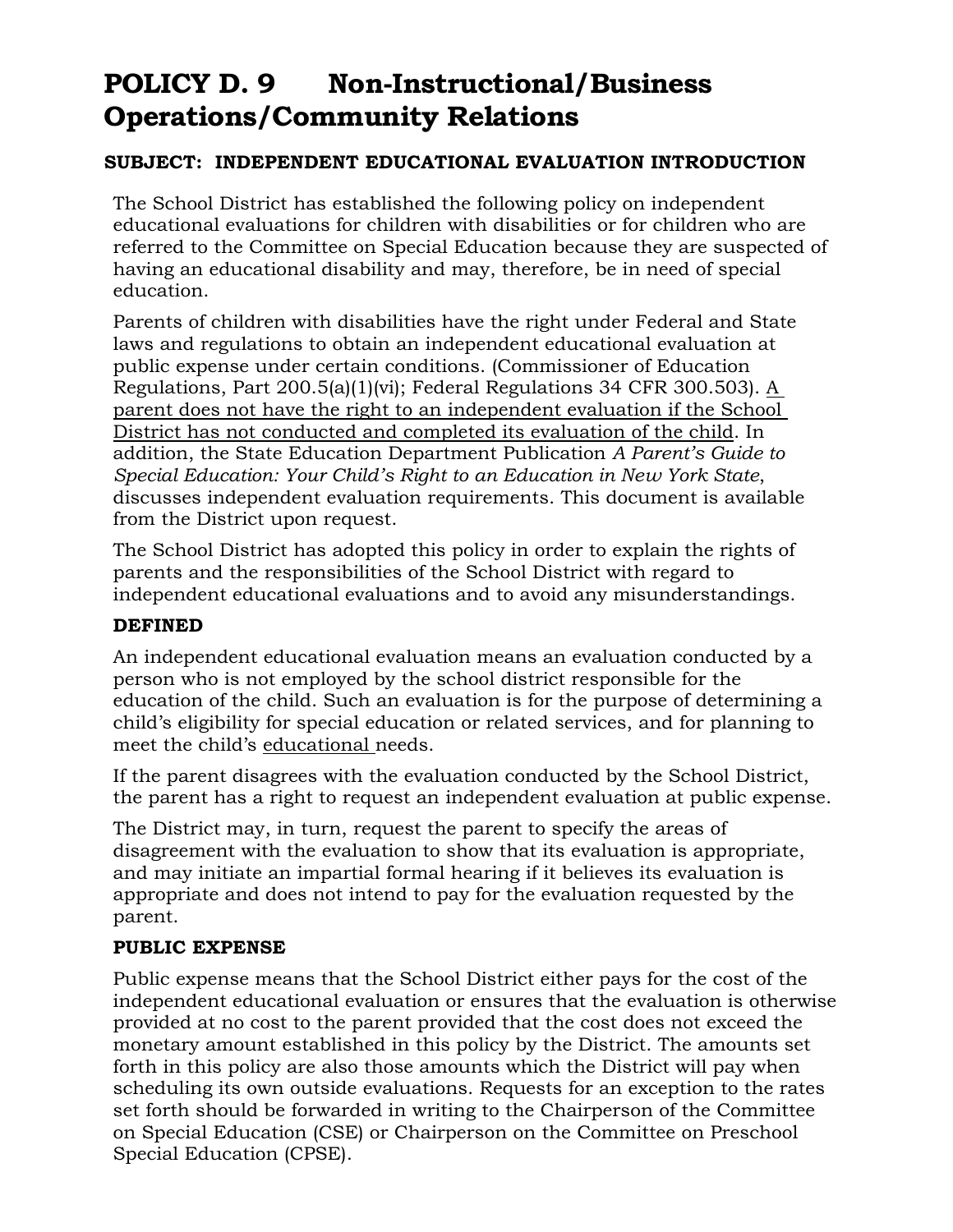#### **RESPONSIBILITIES**

When an independent educational evaluation is requested and approved by the School District and an evaluator is selected by the parent from the attached list, it becomes the responsibility of the person chosen to contact the School District to set forth in writing the services to be performed, the cost involved, the method of payment, dates of classroom visitations and discussions with school staff, and when a written report will be submitted.

The School District has the responsibility to designate a geographic area within which the parents would be limited in their search for an independent educational evaluator. The School District will not consider at public expense independent educational evaluators outside the county in which it is located or any adjoining county. Requests for an exception to the geographic area set forth should be forwarded in writing to the Chairperson of the CSE or CPSE as appropriate.

#### **FURTHER INFORMATION**

The School District has developed a policy on independent educational evaluations in order to avoid any misunderstanding and to ensure that the District is meeting its responsibility to provide an independent educational evaluation. Parents can obtain further information on independent evaluations by contacting the Chairperson of the CSE or CPSE at the School District, and also the State Education Department by contacting the Office for Special Education Services, requesting to speak to the Regional Associate assigned to this area.

#### **ADMINISTRATIVE PROCEDURES**

- 1. Upon completion of the evaluation conducted by the School District and appropriate notice being given to the parent, the parent is requested but not required to send written notice of a request for an independent evaluation within forty-five (45) calendar days from the date of receipt of the School District's evaluation.
- 2. The School District will not pay more than \$750 for a comprehensive independent educational evaluation that would meet the requirements under Commissioner's regulations, which may require an individual psychological evaluation, a physical examination, a social history and other suitable examinations and evaluations as may be necessary to ascertain the physical, mental and emotional factors which may contribute to the suspected disability.
- 3. The School District has established a list of specific rates and qualified professionals in private practice in this county and adjoining counties or employees of other public agencies to whom parents may go to secure an independent educational evaluation. The School District will pay for an evaluation performed by an employee of any other public school district or BOCES within the county or any adjoining county whom the parent chooses to employ as an independent educational evaluator at the thencurrent hourly rate paid to that licensed or certified individual which the School District would pay were it to request such an evaluation.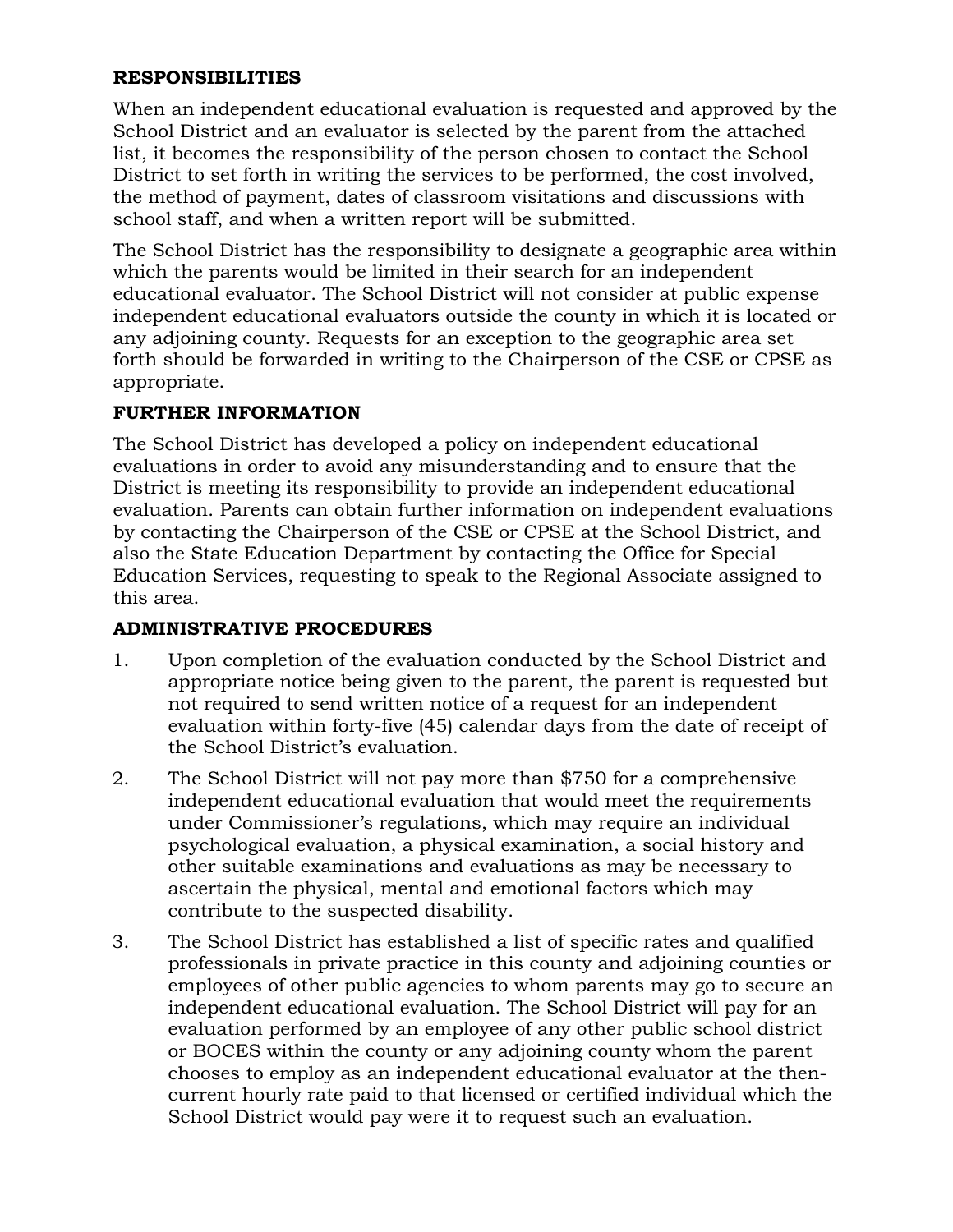- 4. The School District will pay for an independent educational evaluation or assessment only if conducted by an individual who possesses current license or certification from the New York State Education Department in the area of the evaluation. The School District will permit parents to select an independent educational evaluator who is in the county in which the School District is located or within any adjoining county at the time the parent makes the request, as long as the individual selected by the parent is appropriately certified or licensed by the State of New York.
- 5. An independent educational evaluation must be conducted in accordance with the federal and State regulations, which require that, at a minimum:
	- *(a)* tests and other evaluation materials
		- *(1)* are provided and administered in the child's native language or other mode of communication, unless it is clearly not feasible to do so;
		- *(2)* have been validated for the specific purpose for which they are used; and
		- *(3)* are administered by trained personnel in conformance with the instructions provided by their producer.
	- *(b)* tests and other evaluation materials include those tailored to assess specific areas of educational need and note merely those that are designed to provide a single general intelligence quotient.
	- *(c)* tests are selected and administered so as best to ensure that when a test is administered to a child with impaired sensory, manual, or speaking skills, the test results accurately reflect the child's aptitude or achievement level or whatever other factors the test purports to measure, rather than reflecting the child's impaired sensory, manual, or speaking skills (except where those skills are the factors that the test purports to measure).
- 7. The School District, upon receiving a request for reimbursement for an independent educational evaluation, will forward an acknowledgement letter to the parent with a copy to the evaluator within ten calendar days after receipt of the request. Any information needed by the School District to reach a decision regarding payment will be set forth in the letter.
- 8. If denial for reimbursement is indicated, the reason(s)for that denial, as well as the School District's intention immediately to initiate a hearing regarding such denial, will be forwarded to the parent in writing with a copy also being forwarded to the evaluator. If the District agrees to pay for the evaluation, the parent and the evaluator will be notified by letter.

*( A LIST OF THE SPECIFIC MONETARY RATES WHICH THE SCHOOL DISTRICT WILL PAY SHOULD BE ATTACHED. THE DISTRICT MAY ALSO DEVELOP A LIST IDENTIFYING SPECIFIC EVALUATORS IN THE COUNTY AND ADJOINING COUNTIES WITH WHOM THE DISTRICT IS FAMILIAR IN ORDER TO ASSIST PARENTS IN LOCATING APPROPRIATE EVALUATOR.)*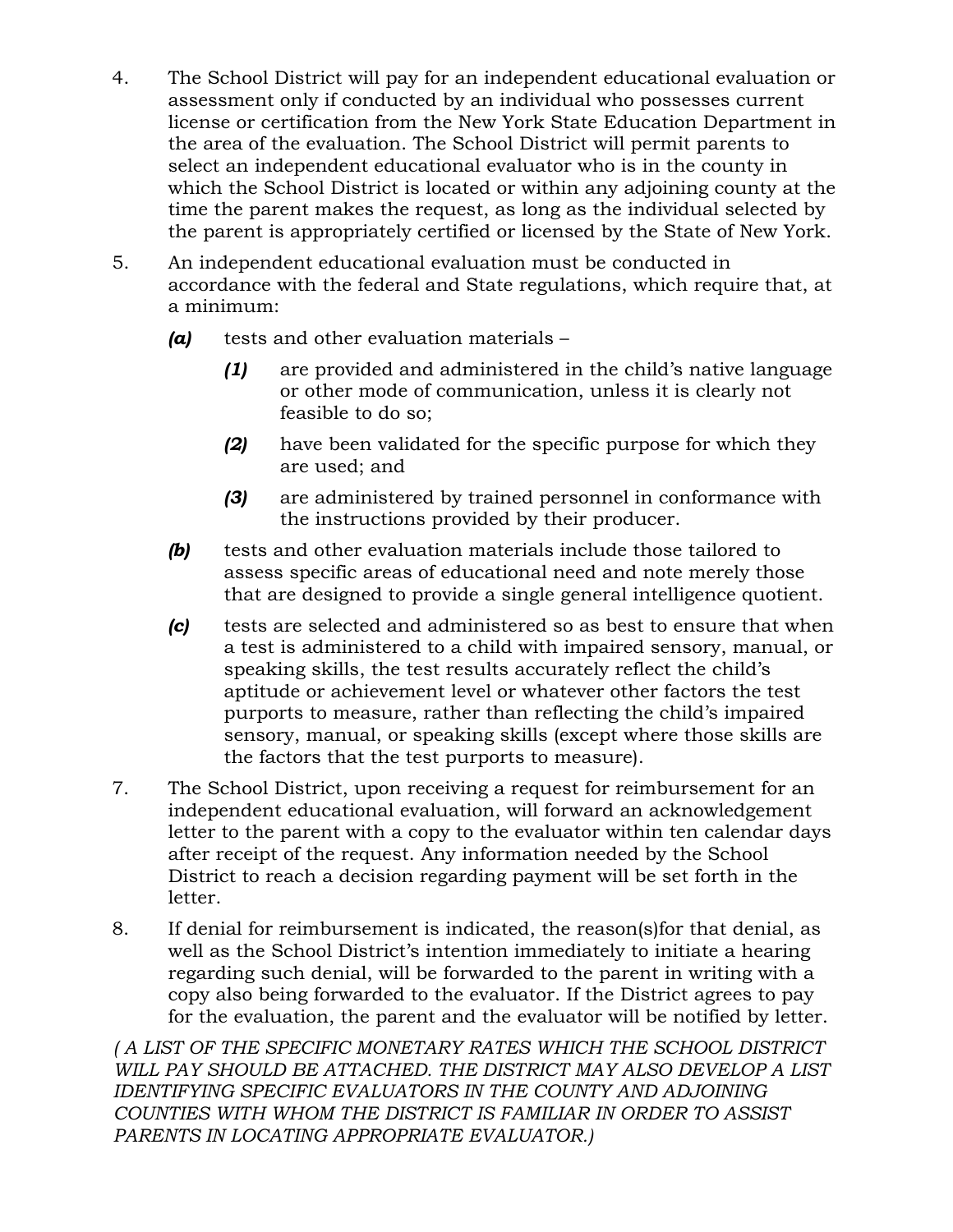*Ref: 20 USC §1415(d)(2)(A) 34 CFR §300.502 8 NYCRR §§ 200.5(a-c) and (g)* ADOPTED: 7/07/10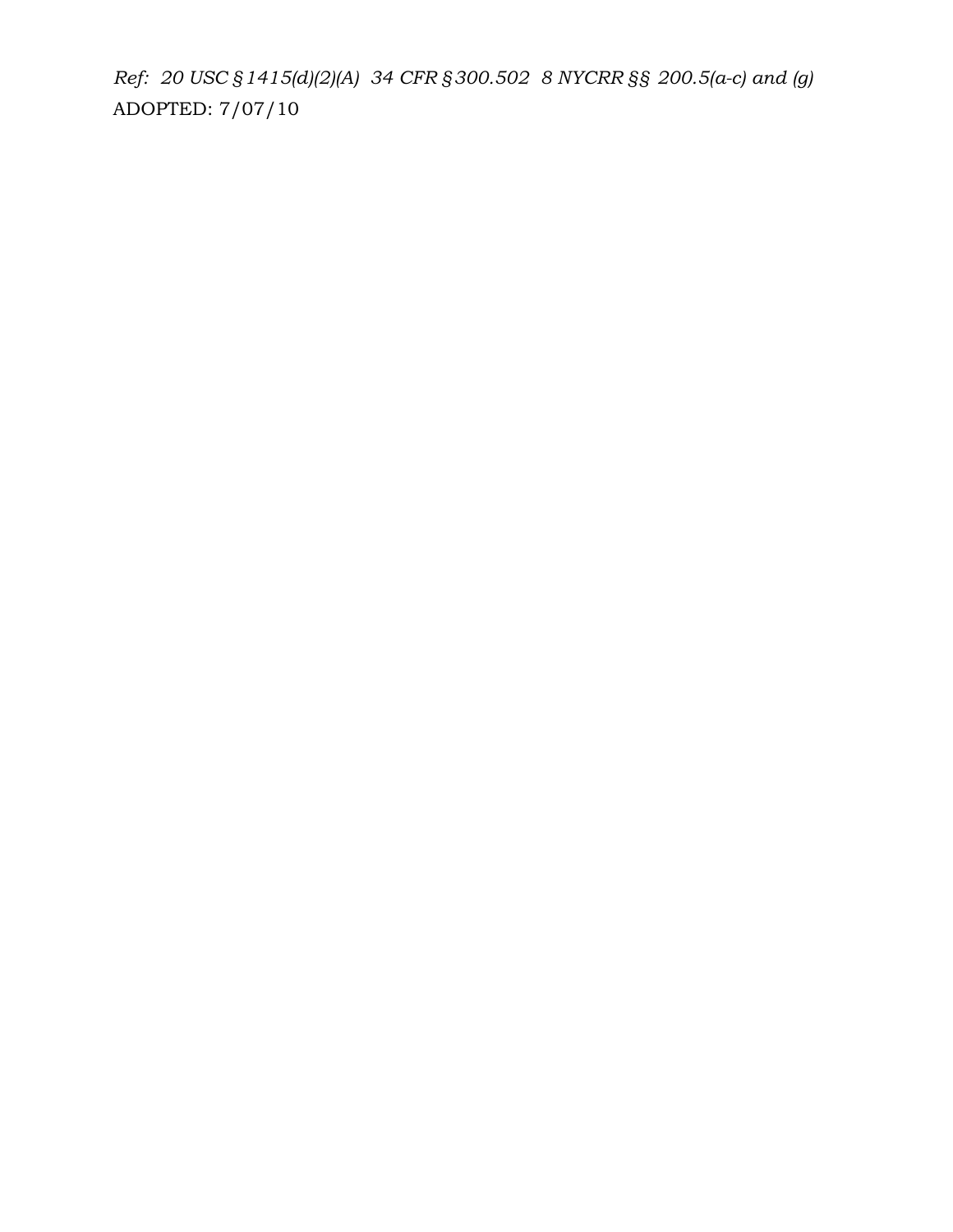### **POLICY D. 10 Non-Instructional/Business Operations/Community Relations**

#### **SUBJECT: LOSS OR DESTRUCTION OF DISTRICT PROPERTY**

Oneonta City School District will when authorized in law pursue restitution from the parent or legal guardian of a student who willfully maliciously or unlawfully damages or defaces or destroys any public or private property whether real or personal in the care of custody of Oneonta City School District. Restitution shall also be sought when allowed by law where a student wrongfully takes public or private property entrusted to the care and custody of Oneonta City School District or where such student has falsely reported an incident known as a bomb threat or otherwise taken any action which is in violation of the State law concerning bomb threats. Restitution when sought by the Oneonta City School District will be sought for the amount of damage or to the maximum amount of restitution permitted by law.

General Obligations Law 3-112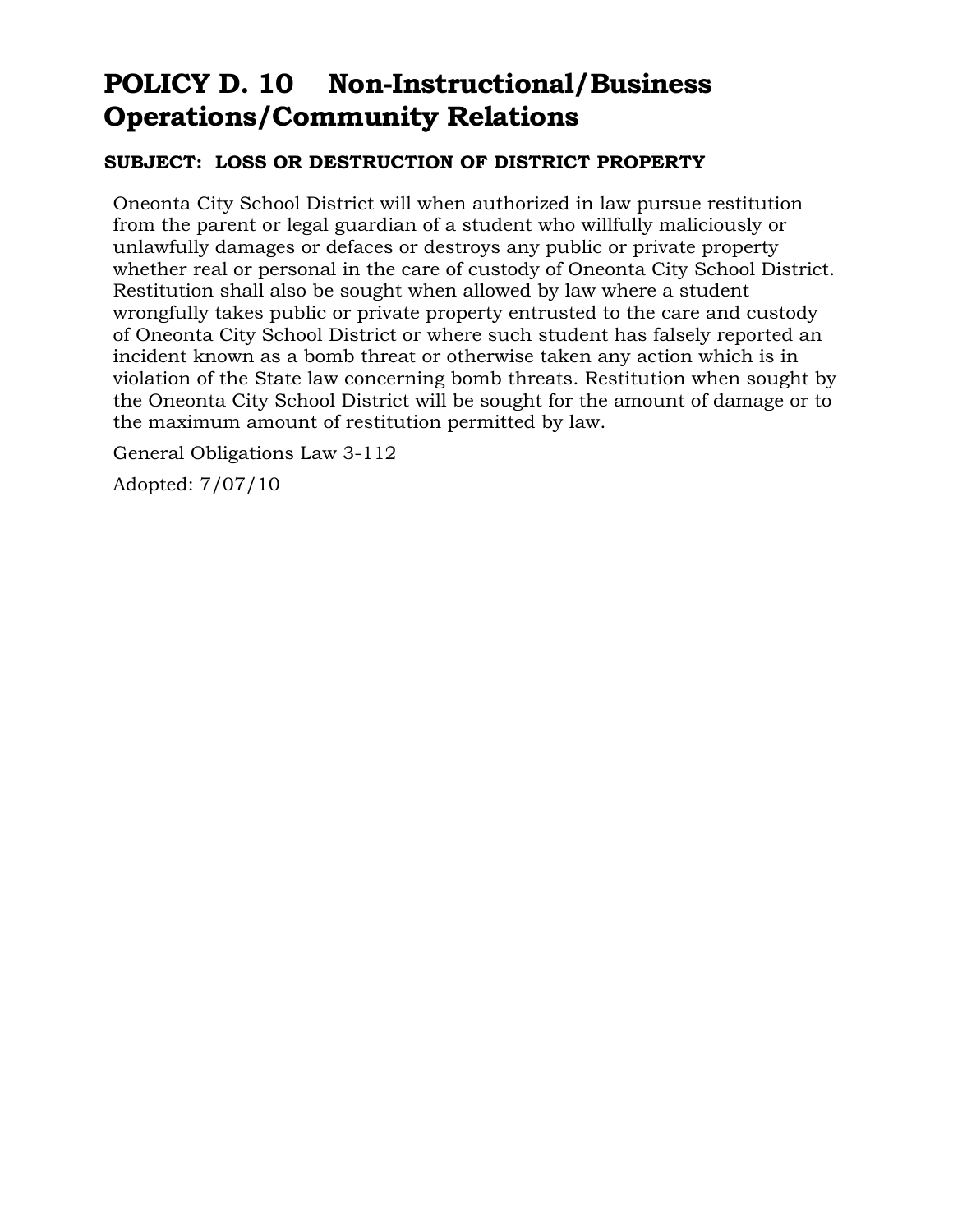### **POLICY D. 11 Non-Instructional/Business Operations/Community Relations**

### **SUBJECT: BUILDING USE POLICY**

The use of school buildings and rooms and portions of the grounds designated for recreational activity may be used by the public when such facilities are not in use for District purposes and will not be disruptive of the normal operations of the District for any of the following purposes:

- 1. For the purpose of instruction in any branch of education, learning or the arts.
- 2. For holding social, civic and recreational meetings and entertainments and other uses pertaining to the welfare of the community. Such meetings, entertainments and uses shall be non- exclusive and shall be open to the general public.
- 3. For meetings, entertainments and occasions where admission fees are charged, when the proceeds thereof are to be expended for an educational or charitable purpose but, such use will not be permitted if such meeting, entertainment and occasions are under the exclusive control and the proceeds are to be applied for the benefit of a society, association or organization of religious sect or denomination or a fraternal, secret or exclusive society or organization other than organization of veterans of the military, navy and marine service of the United States and organizations of volunteer firefighters or volunteer ambulance workers.
- 4. For polling place, for holding primaries and elections for the registration of voters.
- 5. For classes of instruction for mentally disabled minors operated by a private organization approved by the Commissioner of Education.
- 6. For recreation, physical training and athletics including competitive athletic contests of children attending a private, nonprofit school.
- 7. For the provision of child care services during non-school hours or to provide child care services during school hours for the children of students attending the District and if space permits, for children of employees of the District. The cost of such child care shall not be a charge on the District but shall be provided for by charges determined by the Board of Trustees and paid by the parent of the children attending such day care.
- 8. For graduation exercises held by not-for-profit elementary and secondary schools, provided that no religious service is performed.

All individual, groups, and agencies wishing to use District buildings or grounds must present a certificate of insurance of a general liability policy of at least one half million dollars naming the District as an additional insured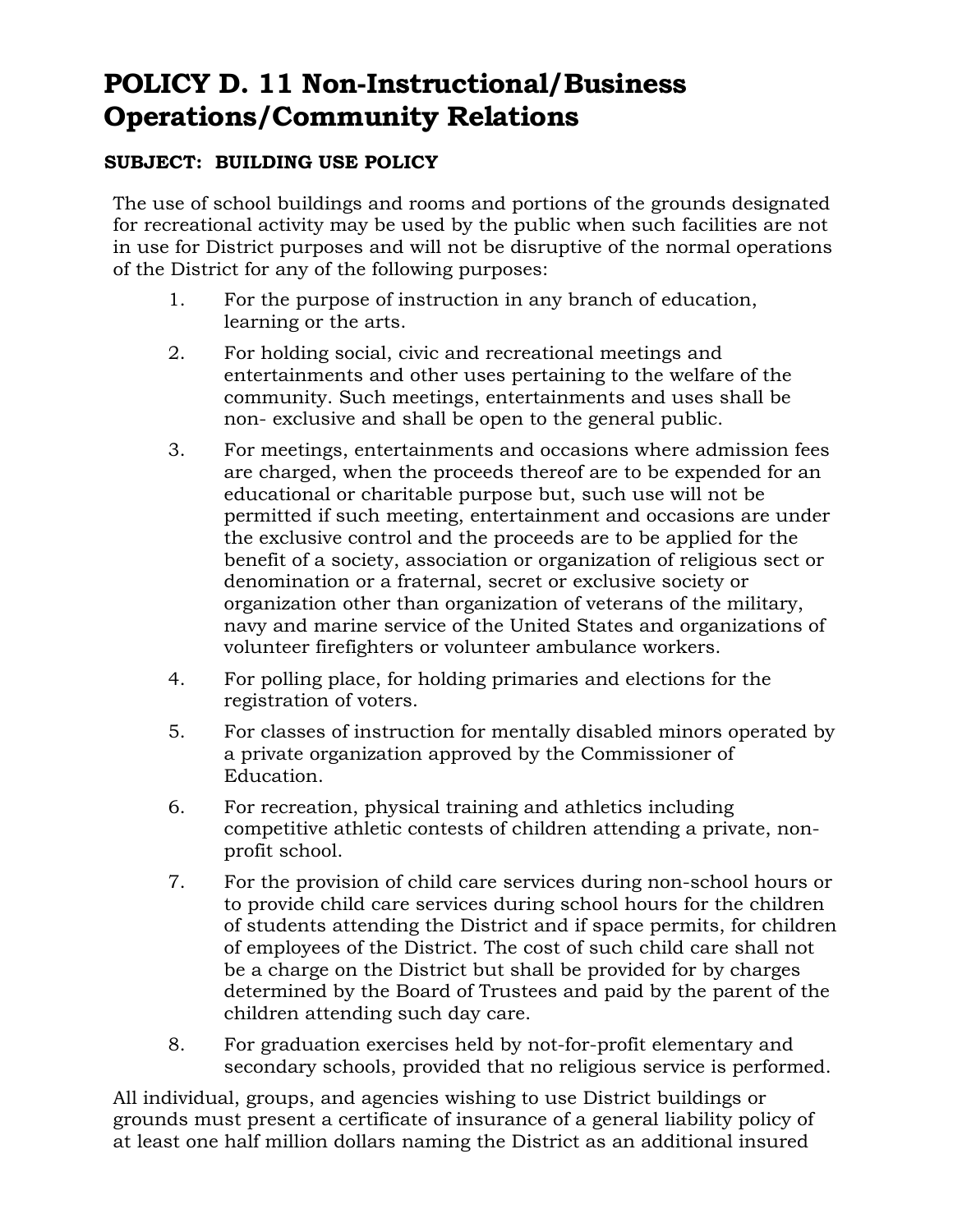on the insurance certificate. Persons responsible for use of the District facilities will also be required to pay a fee equal to the amount of the District costs in operating the facility in advance of the event. The District reserves the right to charge additional fees based on unexpected costs or damages associated with the use of its facilities.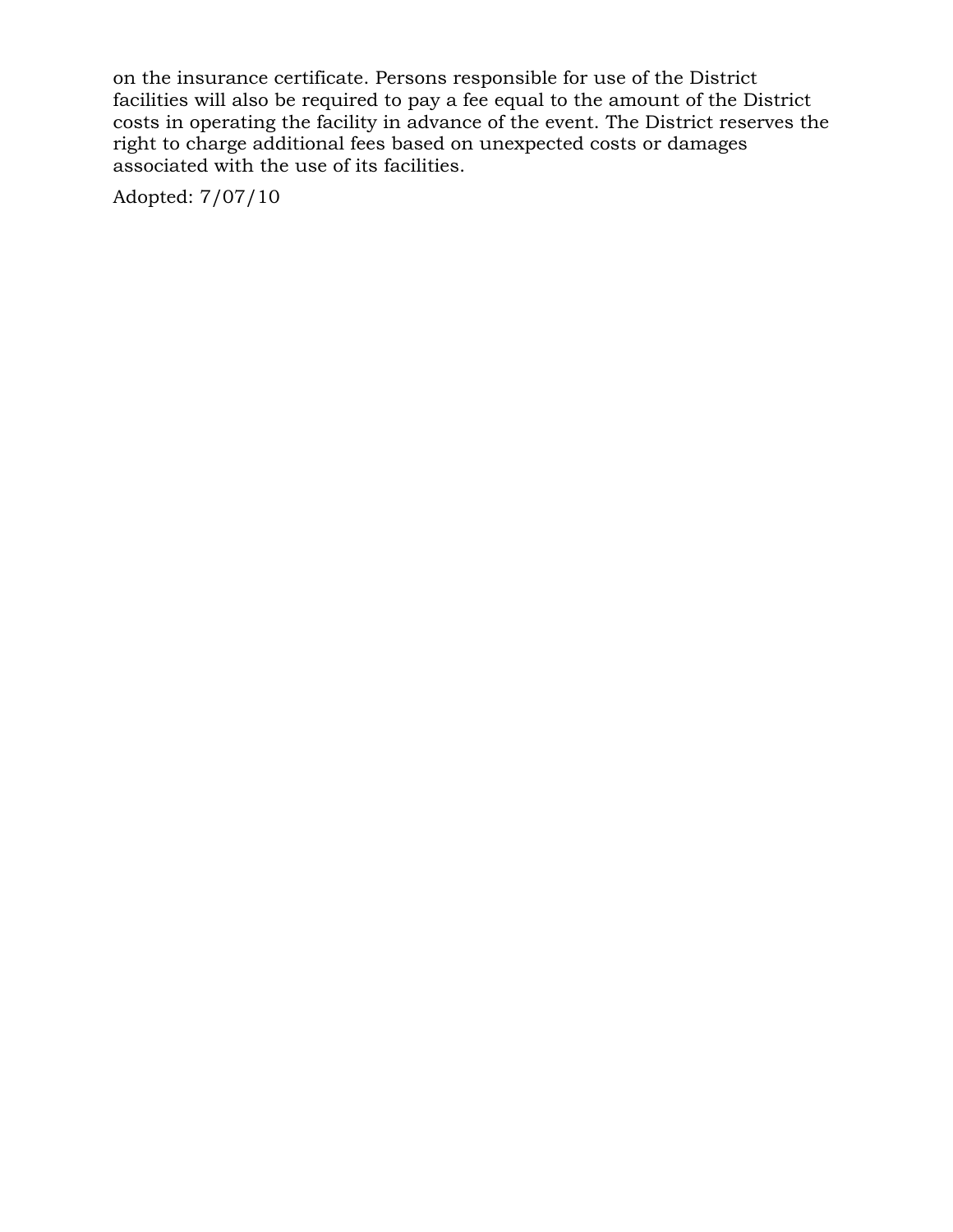### **POLICY D. 12 Non-Instructional/Business Operations/Community Relations**

#### **SUBJECT: BUDGET TRANSFERS**

The Board of Education, during a fiscal year, may make additional appropriations or increase existing appropriations, the funds therefore to be provided from surplus revenues or unencumbered balances in appropriations or pursuant to the local finance law.

The Board of Education may transfer funds legally within certain items of the budget but the transfer should be authorized through resolution of the Board of Education.

The Board of Education delegates to the Superintendent the authority to make individual transfers in an amount not to exceed \$10,000 per line item.

Whenever the Superintendent authorizes a transfer, it is to be incorporated in the next Board agenda for information only.

8 New York Code of Rules and Regulations, (NYCRR)

Section 170.2 Education Law Section 1718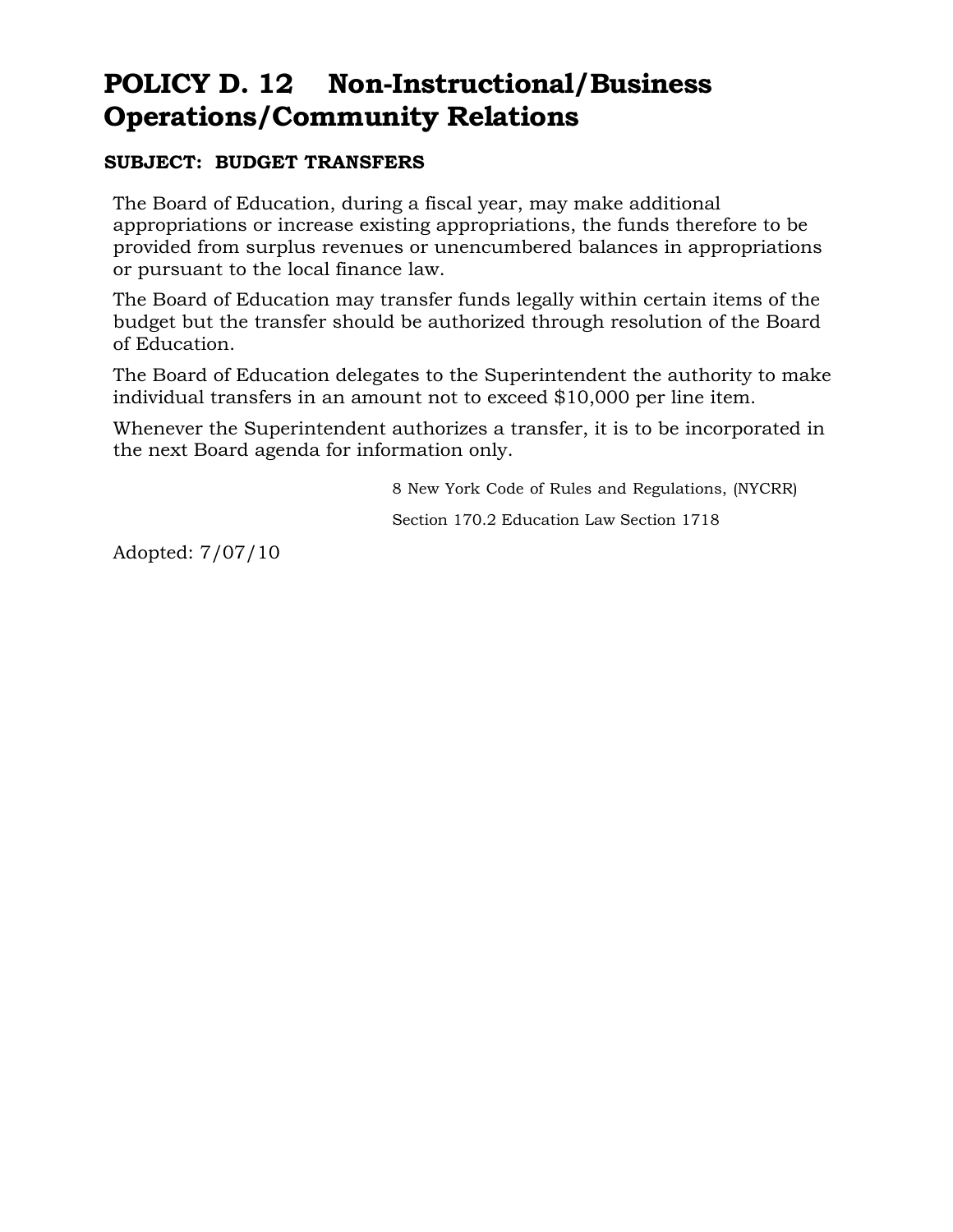### **POLICY D. 13 Non-Instructional/Business Operations/Community Relations**

#### **SUBJECT: MAINTENANCE OF FISCAL EFFORT (TITLE 1 PROGRAMS)**

A Local Educational Agency (LEA) may receive its full allocation of Title 1 funds if the combined fiscal effort per student or the aggregate expenditures of state and local funds with respect to the provision of free public education in the (LEA) for the preceding fiscal year was not less than ninety percent (90%) of the combined fiscal effort per student of the aggregate expenditures for the second preceding fiscal year.

In determining an LEA's compliance with the maintenance of effort requirement, the State Educational Agency (SEA) shall consider the LEA's expenditures from state and local funds for free public education. These include expenditures for administration, instruction, attendance, health services, student transportation services, plan operation and maintenance, fixed charges, and net expenditures to cover deficits for food services and student body activities.

The SEA shall not consider the following expenditures in determining an LEA's compliance with the maintenance of effort requirements:

- a) Any expenditures for community services, capital outlay, and debt service;
- b) Any expenditures made from funds provided by the federal government for which the LEA is required to account to the federal government directly or through the SEA.

The Board of Education assigns the School Business Manager the responsibility of reviewing, as part of the budgeting process, combined fiscal effort so that expenditures of state and local funds with respect to the provision of free public education per student and in the aggregate for any fiscal year are not budgeted at less than ninety percent (90%) of the combined fiscal effort per student or the aggregate of expenditures for the preceding fiscal year.

> Title 1 of the Elementary and Secondary Education Act of 1965,as amended by the Improving America's Schools Act of 1994, 34 Code of Federal Regulations (C.F.R.) Part 200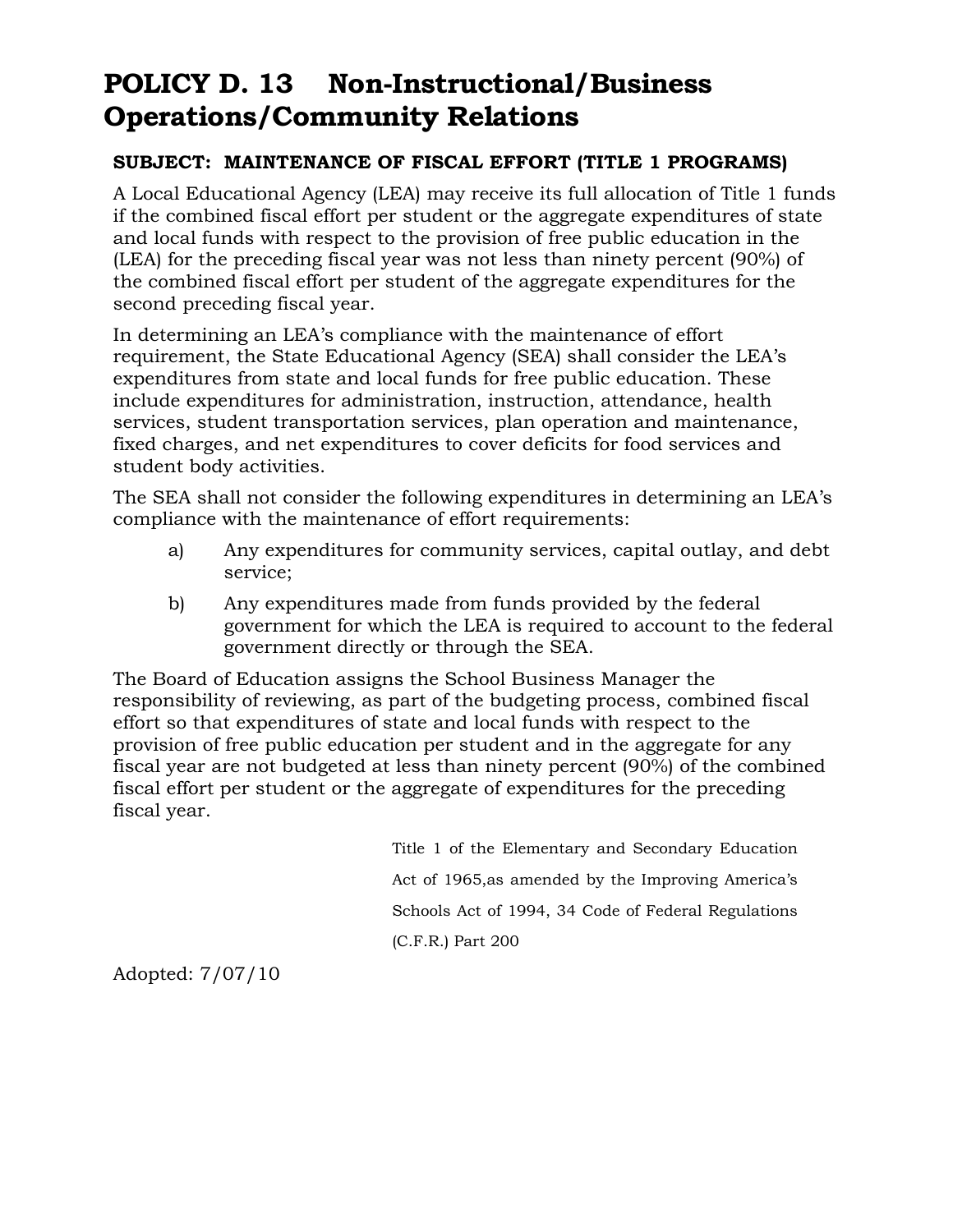### **POLICY D. 14 Non-Instructional/Business Operations/Community Relations**

#### **SUBJECT: USE OF FEDERAL FUNDS FOR POLITICAL EXPENDITURES**

The Board of Education prohibits the use of any federal funds for partisan political purposes or expenditures of any kind by any person or organization involved in the administration of federally-assisted programs.

This policy refers generally, but is not limited to, lobbying activities, publications, or other materials intended for influencing legislation or other partisan political activities.

In recognition of this stricture, the Board of Education assigns the Purchasing Agent the responsibility of monitoring expenditures of federal funds so that said funds are not used for partisan political purposes by any person or organization involved in the administration of any federally-assisted programs.

> Compliance Supplement for Single Audit of State and Local Governments (revised September 1990) supplementing OMB Circular A-128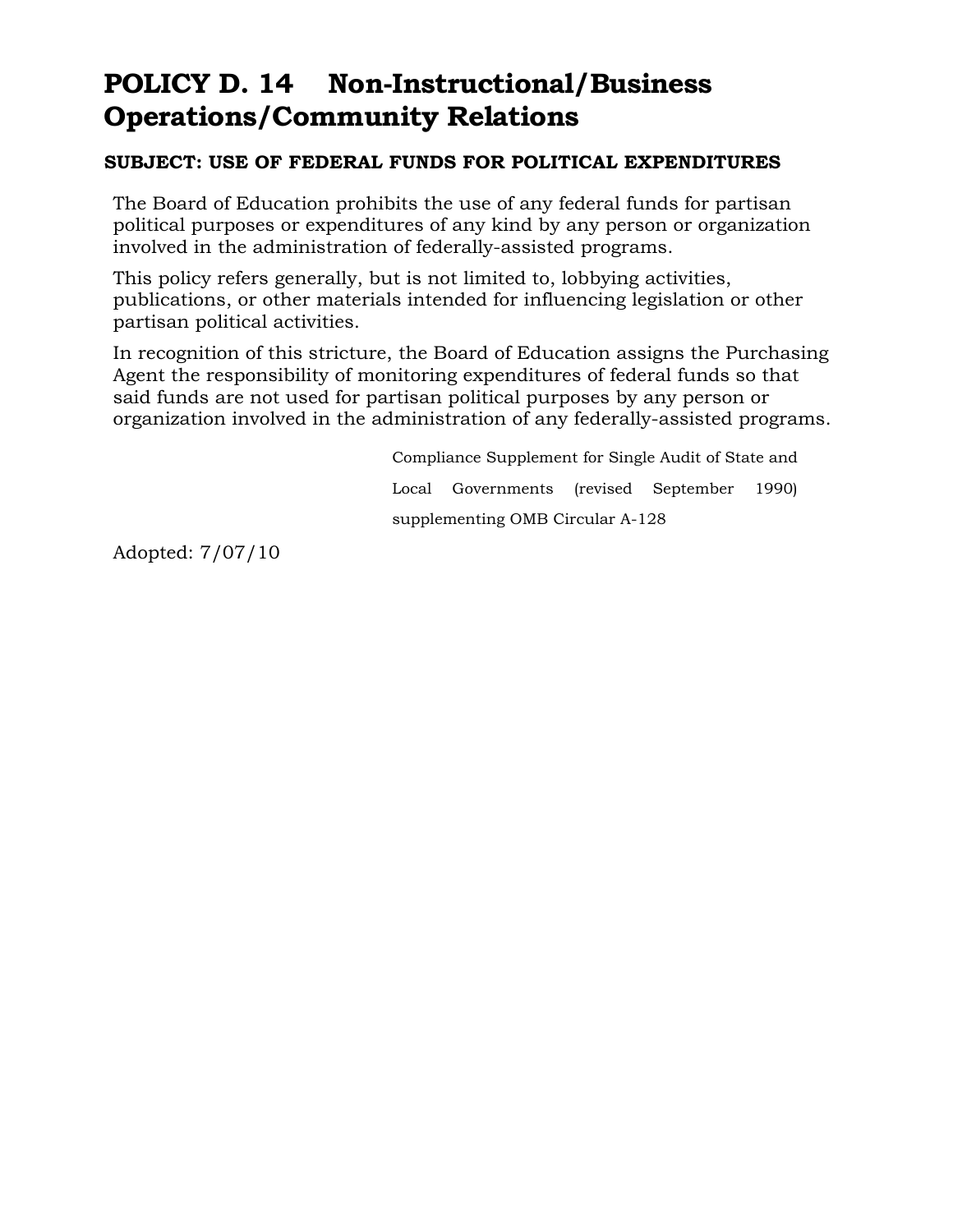### **POLICY D. 15 Non-Instructional/Business Operations/Community Relations**

#### **SUBJECT: AUDIT COMMITTEE**

No later than January 1, 2006, an Audit Committee shall be established by Board resolution. The Audit Committee may consist of:

- (a) The Board of Education as a whole;
- (b) A subcommittee of the Board of Education; or
- (c) An Advisory Committee that may include, or be composed entirely of persons other than Board members if, in the opinion of the Board, such membership is advisable to provide accounting and auditing expertise.

Persons other than Board members who serve on the advisory committee shall be independent and shall not be:

- 1. Someone currently or previously employed by the District during the past three years.
- 2. Someone currently or previously providing contractual services to the District during the past three years.
- 3. Someone of the immediate family (husband, wife and any children and their spouses) of an individual who is, or has been in any of the past three years, employed by the District, providing services contractually to the District or contractually related to the District as a board member or an administrator.
- 4. Someone who is a partner in, a controlling owner or an executive of, any for-profit business to which the District made, or from which the District received, payments that are or have been significant (over \$10,000/year) to the District or the forprofit business entity in any of the past five years.

The Audit Committee shall consist of at least three (3) members who should collectively possess knowledge in accounting, auditing, financial reporting, and School District finances. They shall serve without compensation, but shall be reimbursed for any actual and necessary expenditure incurred in relation to attendance at meetings. Employees of the District are prohibited from serving on the Audit Committee. Members of the Audit Committee shall be deemed School District Officers, but shall not be required to be residents of the School District.

The role of the Audit Committee shall be advisory unless the Audit Committee consists of at least a quorum of Board members, and any recommendations it provides to the Board shall not substitute for any required review and acceptance by the Board of Education.

The Audit Committee shall develop and submit to the Board for approval a formal, written charter which includes, but is not limited to, provisions regarding the committee's purpose, mission, duties, responsibilities and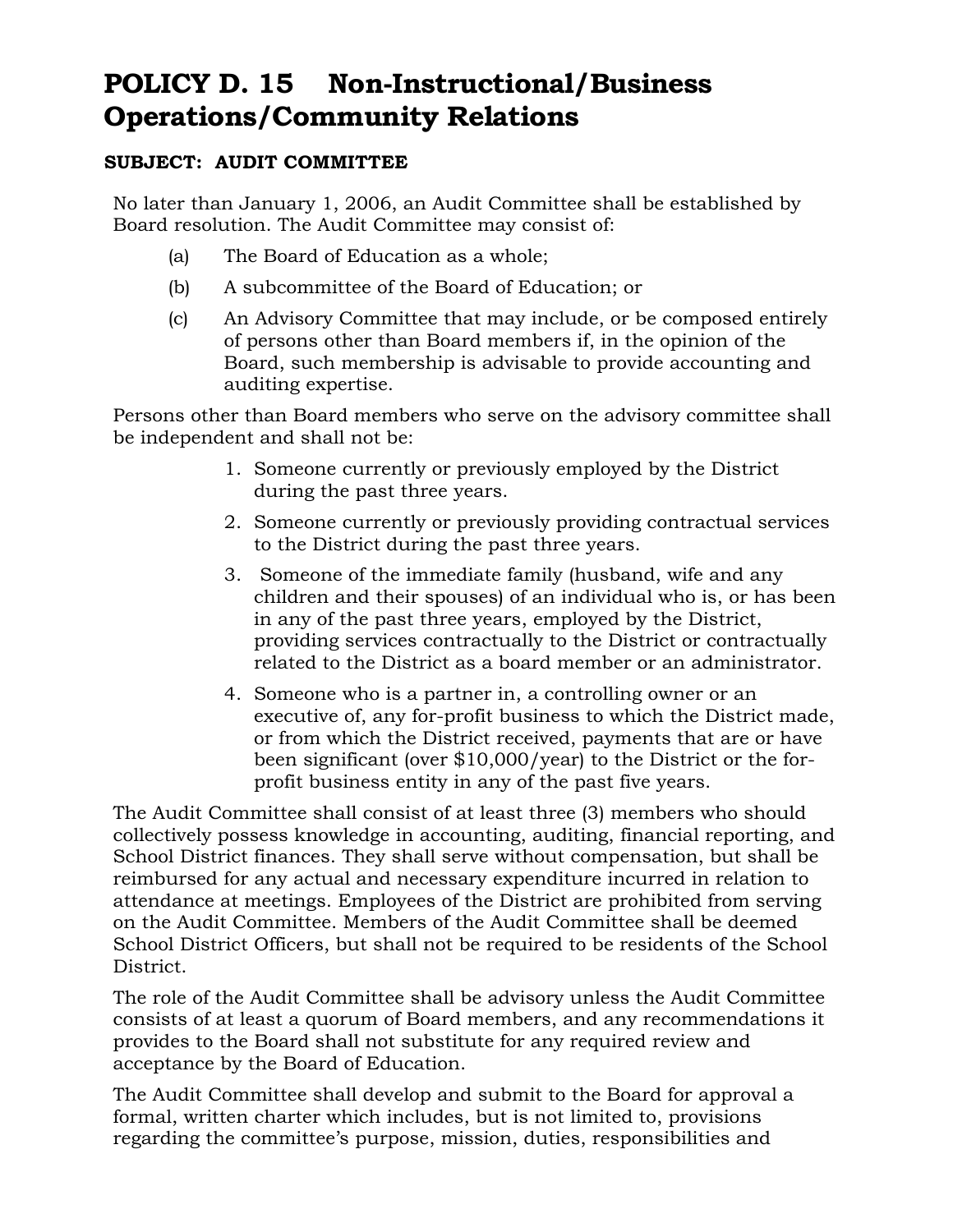membership requirements.

The Audit Committee shall hold regularly scheduled meetings and report to the Board on the activities of the Committee on an as needed basis, but not less than annually. The report will address or include at a minimum:

- (a) The activities of the Audit Committee;
- (b) A summary of the minutes of the meeting;
- (c) Significant findings brought to the attention of the Audit Committee;
- (d) Any indications of suspected fraud, waste, or abuse;
- (e) Significant internal control findings; and
- (f) Activities of the internal audit function.

The responsibilities of the Audit Committee include the following;

- (a) Provide recommendations regarding the appointment of the External (Independent) Auditor for the District;
- (b) Meet with the External (Independent) Auditor prior to commencement of the audit;
- (c) Review and discuss with the External (Independent) Auditor any risk assessment of the District's fiscal operations developed as part of the Auditor's responsibilities under governmental auditing standards for a financial statement audit and federal single audit standards if applicable;
- (d) Receive and review the draft annual audit report and accompanying draft management letter and, working directly with the External (Independent) Auditor, assist the Board of Education in interpreting such documents;
- (e) Make a recommendation to the Board on accepting the annual audit report; and
- (f) Review every corrective action plan developed by the School District and assist the Board in its implementation.

### **Corrective Action Plan**

Within ninety days of receipt of the report or management letter, the Superintendent shall prepare a corrective action plan approved by the Board in response to any findings contained in:

- 1. The annual external audit report or management letter;
- 2. A final audit report issued by the District's internal auditor;
- 3. A final report issued by the State Comptroller;
- 4. A final audit report issued by the State Education Department; or
- 5. A final audit report issued by the United States or an office, agency or department thereof.

The corrective action plan must be filed with the State Education Department, and if appropriate, must include the expected date(s) of implementation. To the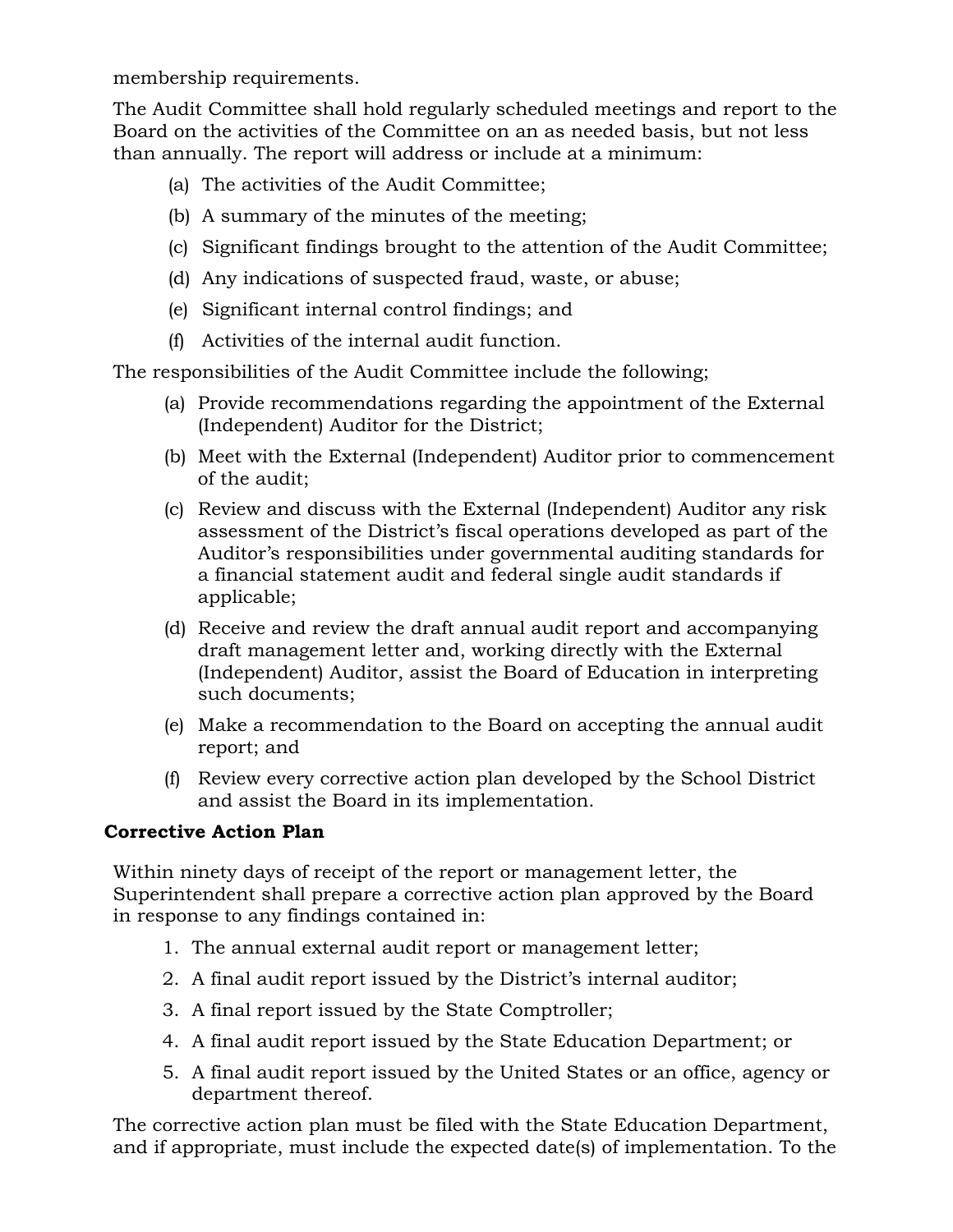extent practicable, implementation of the corrective action plan should begin no later than the end of the next fiscal year.

(g) Additional responsibilities of the Audit Committee include: assisting in the oversight of the Internal Audit Function including, but not limited to, providing recommendations regarding the appointment of the Internal Auditor; reviewing significant findings and recommendations of the Internal Auditor; monitoring the School District's implementation of such recommendations; and participating in the evaluation of the performance of the Internal Audit Function.

The Audit Committee may conduct an Executive Session pursuant to Public Officers Law Section 105 pertaining to the following matters;

- (a) To meet with the External (Independent) Auditor prior to commencement of the audit;
- (b) To review and discuss with the External (Independent) Auditor any risk assessment of the District's fiscal operations developed as part of the Auditor's responsibilities under governmental auditing standards for a financial statement audit and federal single audit standards if applicable; and
- (c) To receive and review the draft annual audit report and accompanying draft management letter and, working directly with the External (Independent) Auditor, assist the Board of Education in interpreting such documents.

Any member of the Board of Education, who is not a member of the Audit Committee may attend an audit committee executive session if authorized by a resolution of the Board.

Education Law Sections 2116-c, and 3811-3813, Public Officers Law Sections 105(b),105(c),105(d), 8 New York Code of Rules and Regulations (NYCRR) Section 170.12 (d)

Adopted: 11/15/06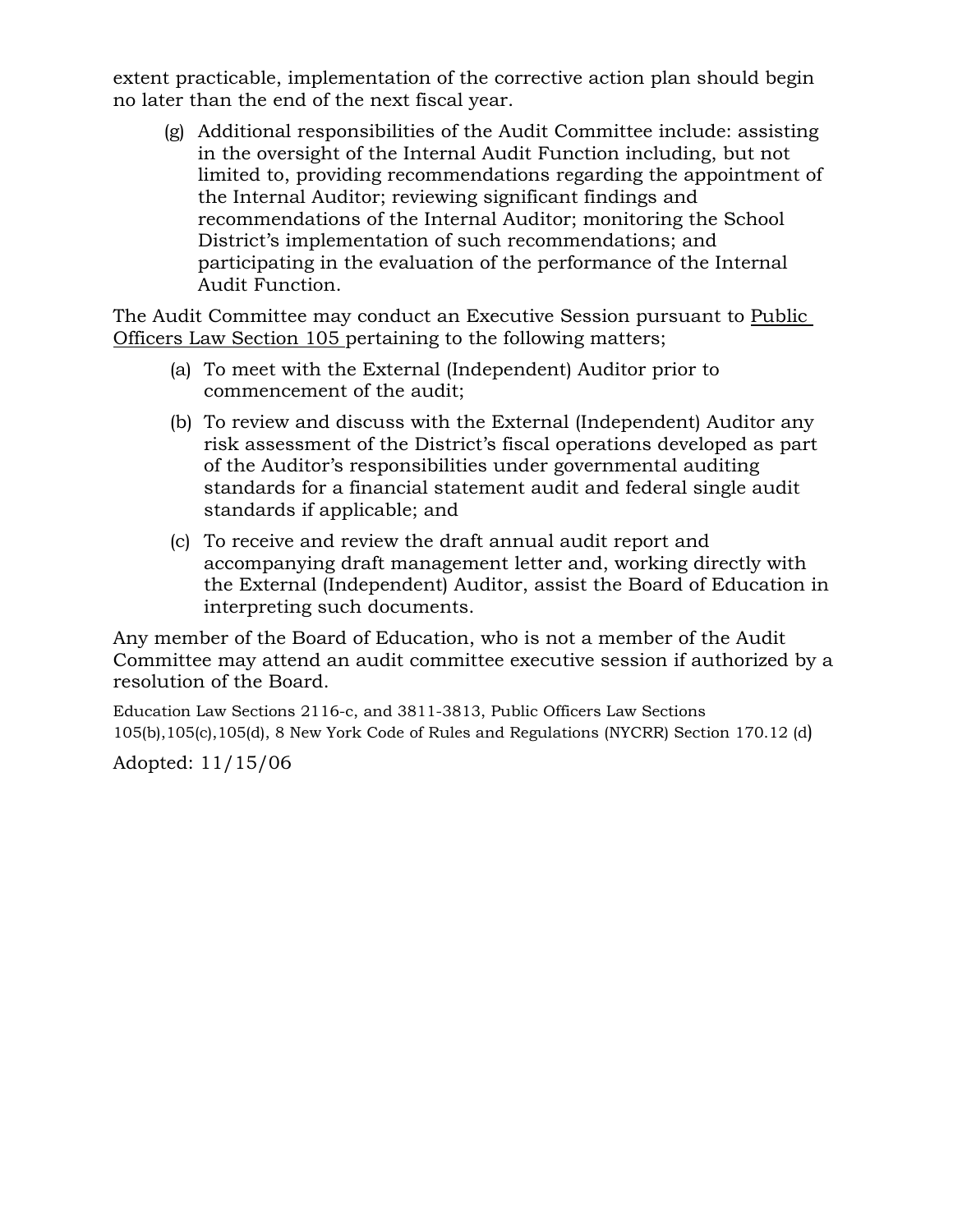### **POLICY D. 16 Non-Instructional/Business Operations/Community Relations**

#### **SUBJECT: INSURANCE**

The objective of the Board of Education is to obtain the best possible insurance at the lowest possible cost, regarding fire, boiler, general liability, bus and student accident insurance.

The Board shall carry insurance to protect the District's real and personal property against loss or damage. This property shall include school buildings, the contents of such buildings, school grounds and automobiles.

The Board may also purchase liability insurance to pay damages assessed against Board members and District employees acting in the discharge of their respective duties, within the scope of their employment and/or under the direction of the Board.

All insurance policies, along with an inventory of the contents of the building, should be kept in a fireproof depository or with the appropriate insurance agent for safekeeping and referral purposes. The Superintendent shall review the District's insurance program annually and make recommendations to the Board if more suitable coverage is required.

> Public Officers Law Section 18, General Municipal Law Sections 6 and 52, Educational Law Sections 2503(10), 2503(10-a), 3023, 3028, and 3811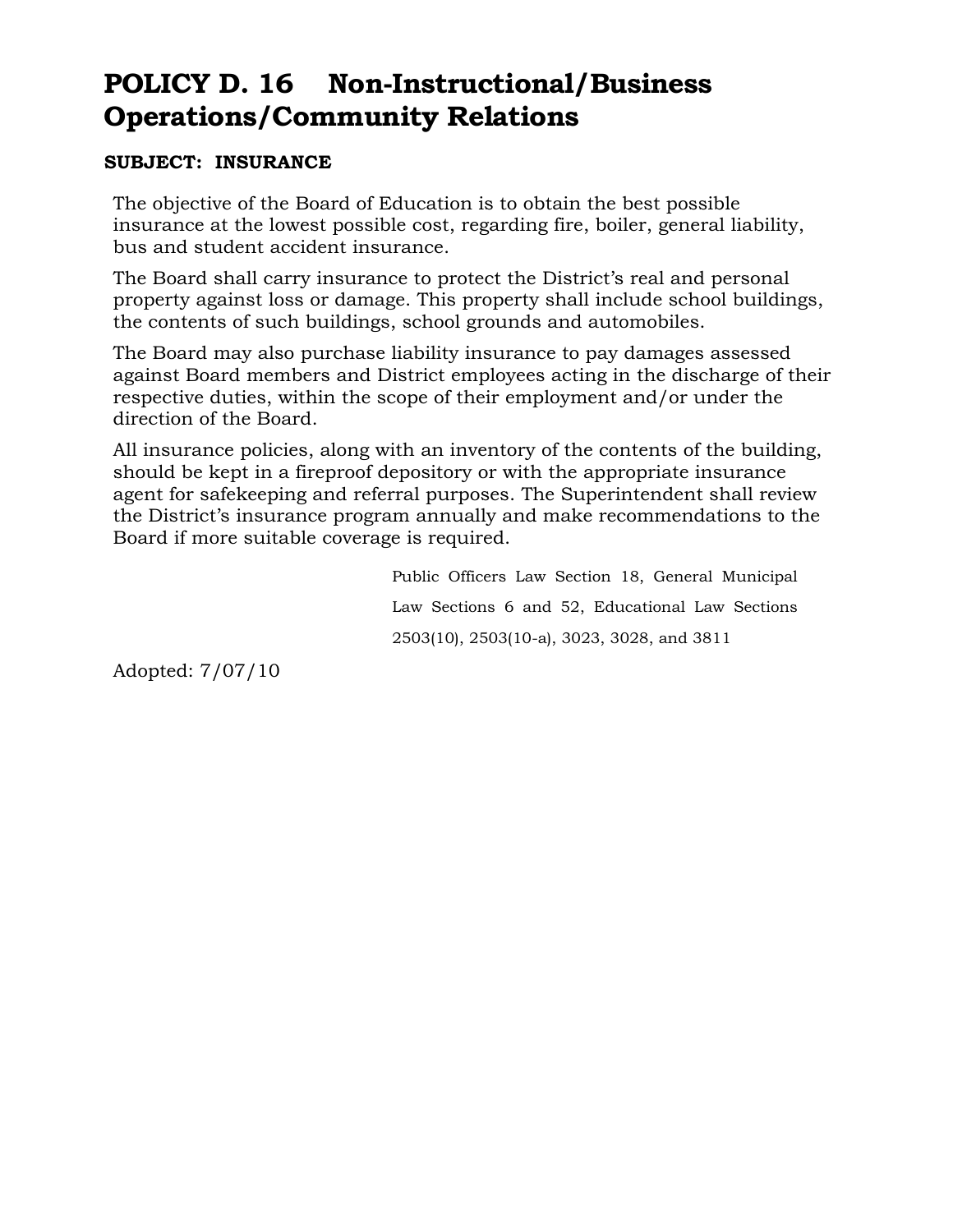### **POLICY D. 17 Non-Instructional/Business Operations/Community Relations**

#### **SUBJECT: MEALS AND REFRESHMENTS**

The Board of Education recognizes that from time to time it may be appropriate to provide and/or refreshments at District meetings and/or events, which are being held for an educational purpose. Any expenditure on such refreshments and/or meals must be approved in advance by the administrator having oversight responsibility for such meeting or event and the District Business Manager. All expenses made on such meals and/or refreshments should be appropriately documented with a receipt, itemized whenever possible and submitted to the District's business office for the purposes of audit and possible reimbursement.

Examples of authorized categories of expenditures include, but are not limited to, refreshments for staff on teacher orientation day at the beginning of each

year, refreshments for Superintendent's Conference Day, community/district meeting, assessment day grading of tests, receptions for volunteers and other meetings at which district business is conducted.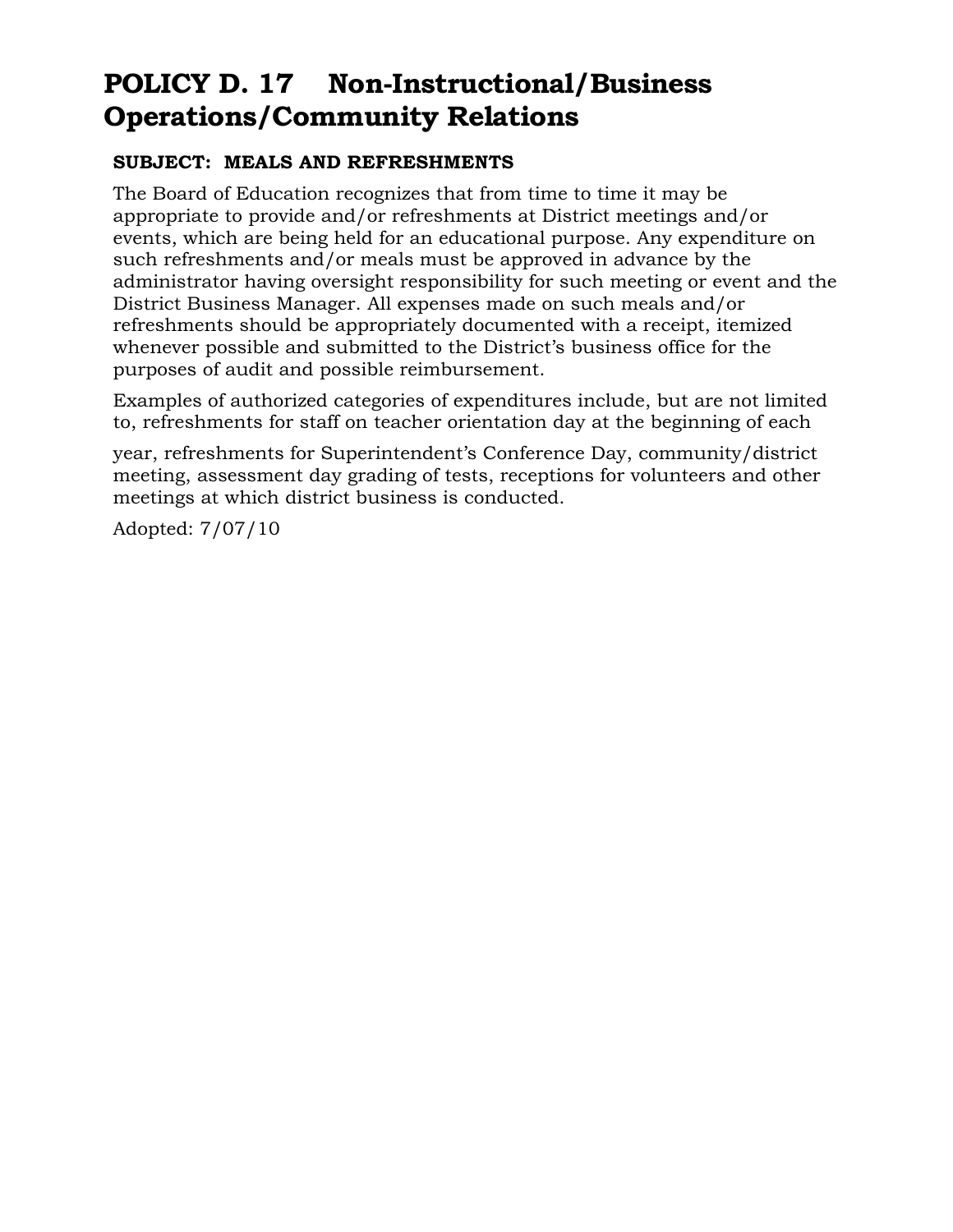### **POLICY D. 18 Non-Instructional/Business Operations/Community Relations**

#### **SUBJECT: NAMING OF SCHOOL PROPERTY**

The Board of Education recognizes that from time to time, the District may be presented with suggestions from the staff and/or community to honor an individual or group who has made exceptional contributions to the education of our students. All suggestions must be presented to the Superintendent.

The Board of Education will consider the naming of any District property only after receiving detailed rationale including a listing of all accomplishments and contributions made as reviewed by the Superintendent. The Board shall determine the naming of property in response to recommendations from the Superintendent.

> Environmental Protection Agency, 40 Code of Federal Regulations, (C.F.R.) 261 and 262, 6 New York Code of Rules and Regulations (NYCRR) Part 371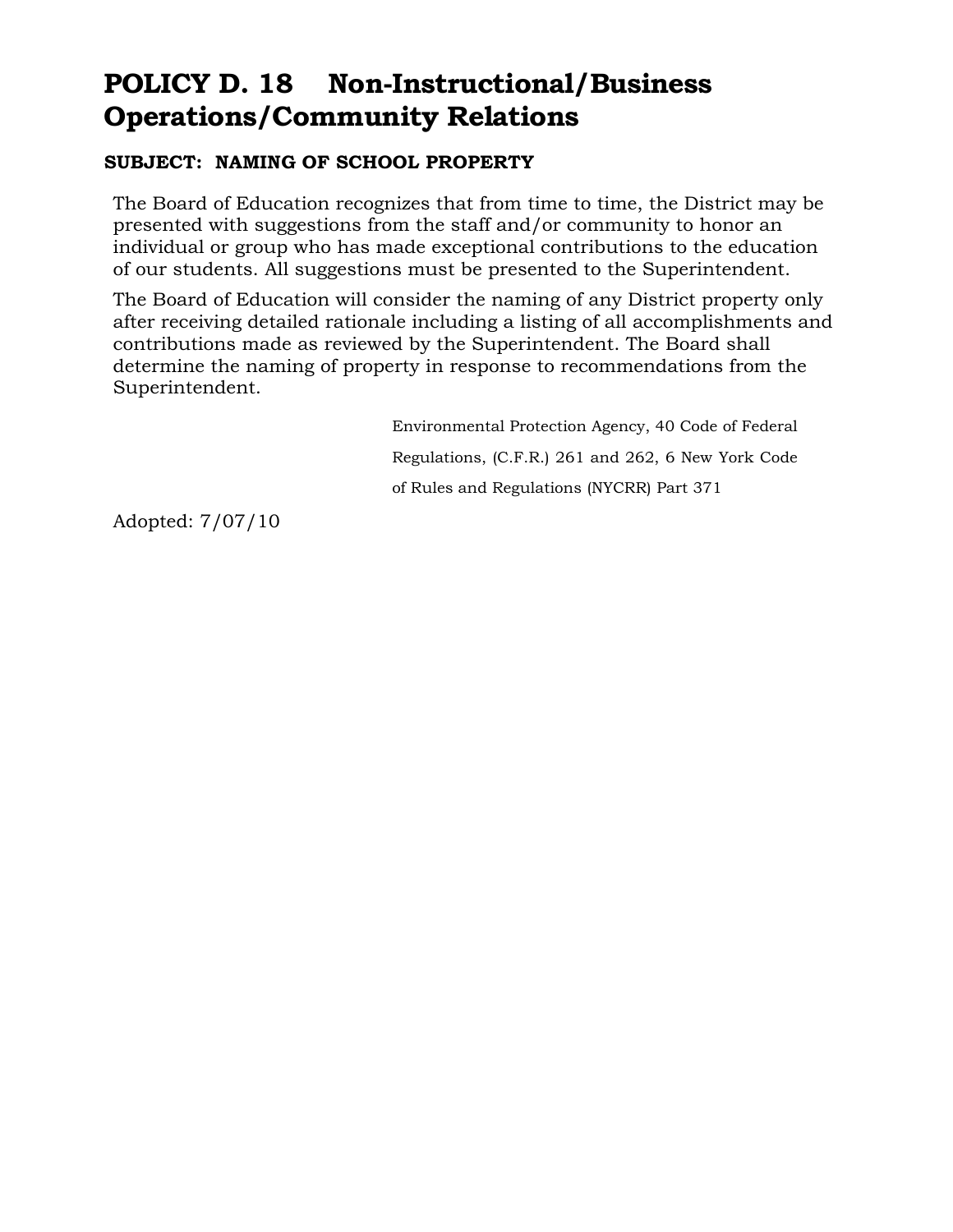### **POLICY D. 19 Non-Instructional/Business Operations/Community Relations**

#### **SUBJECT: ENERGY MANAGEMENT CONSERVATION POLICY**

The School Board of the Oneonta City School District supports efforts to conserve energy and natural resources while exercising sound financial management.

The implementation of this policy is the joint responsibility of the Board members, administrators, teachers, students and support personnel and its success is based on cooperation at all levels.

The District will maintain accurate records of energy consumption and cost of energy and will provide information to the local media on the goals and progress of the energy conservation program.

Each principal will assist in the implementation of energy management on his/her campus with energy audits being conducted and conservation program outlines being updated. Judicious use of the various energy systems of each campus will be will be the joint responsibility of each principal and charge custodian to ensure that an efficient posture is maintained on a daily basis.

The Superintendent of Buildings and Grounds will be accountable for compliance at the bus garage and gray barn. The Business Manager will be accountable for the administrative offices.

To ensure the overall success of the energy management program, the following specific areas of emphasis will be adopted:

- 1. All district personnel will be expected to contribute to energy efficiency in our District. Every person will be expected to be an "energy saver: as well as an "energy consumer".
- 2. Each building principal will encourage compliance with the Energy Management Program.
- 3. Within sixty (60) days, administrative Energy Guidelines will be adopted that will be the "rules of the game" in implementing our energy program.

Further, to maintain a safer and healthier learning environment and to complement the energy management program, the District shall develop and implement a preventative maintenance and monitoring plan for its facilities and systems, including HVAC, building envelope, and moisture management.

The School Board of the Oneonta City School District directs the Superintendent and/or his agents to develop short and long range strategies in the areas of facilities management and preventative maintenance.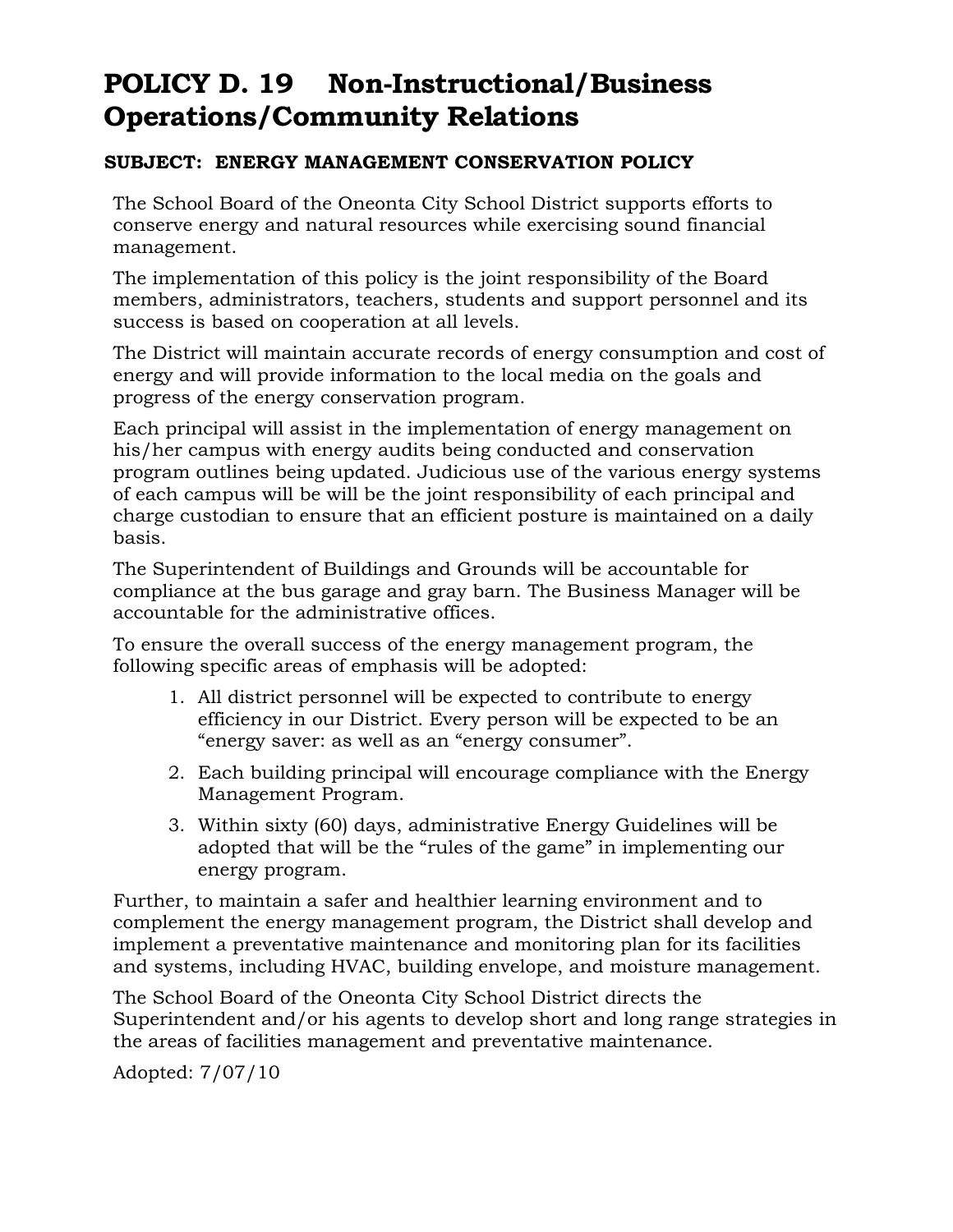### **POLICY D. 20 Non-Instructional/Business Operations/Community Relations**

#### **SUBJECT: SCHOOL FOOD SERVICE PROGRAM (LUNCH AND BREAKFAST)**

The Board has entered into an agreement with the New York State Education Department to participate in the National School Lunch and Breakfast Programs and to receive commodities donated by the Department of Agriculture and to accept responsibility for providing free and reduced price meals to elementary and secondary students in the schools of the District.

The Superintendent or his/her designee shall have the responsibility to carry out the rules of the School Lunch and Breakfast Programs. The determination of which students are eligible is the responsibility of the Superintendent or his/her designee. Appeals regarding eligibility should be submitted to the Superintendent.

Free or reduced price "Type A" school meals may be allowed for qualifying students attending Oneonta City Schools upon written application of the student's parent or guardian. Applications will be provided by the School District.

Procedures for the administration of the free and reduced price meal program of this School District will be the same as those prescribed in current state and federal laws and regulations.

#### **Child Nutrition Program**

Because of the District's participation in the child nutrition program, the Board of Education approves the establishment of a system to allow a student to charge a meal. The Superintendent is directed to develop rules which address:

- (a) What can be charged;
- (b) The limit on the number of charges per student;
- (c) The system used for identifying and recording charged meals;
- (d) The system used for collection of repayments.

The Board authorizes the administration to develop guidelines concerning disciplinary measures for the child nutrition programs to conform with and be incorporated into the School District's overall written guidelines on School Conduct and Discipline, which is designed to promote responsible student behavior. All parents/guardians are to be informed of the specific regulations and subsequent penalties concerning the child nutrition program by the District.

#### **Restriction of Sweetened Foods in School**

The sale of sweetened foods will be prohibited from the beginning of the school day until the end of the last scheduled meal period.

Sweetened foods consist of sweetened soda water, chewing gum, candy, including hard candy, jellies, marshmallow candies, fondant, licorice, spun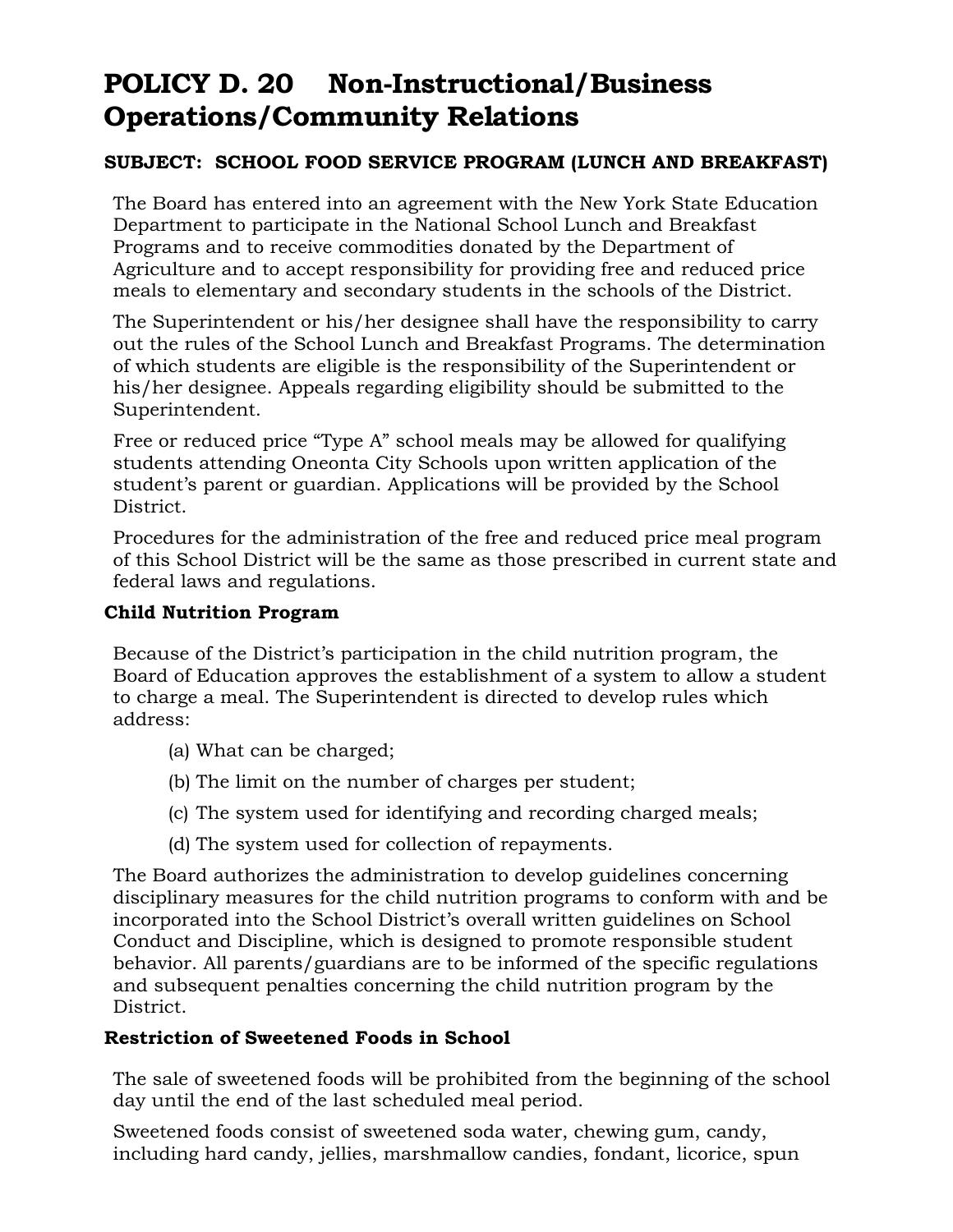candy, candy coated popcorn, and water ices except those which contain fruit or fruit juices.

> Education Law Sections 915, 1709(22) and (23) National School Lunch Act 1946, Child Nutrition Act 1966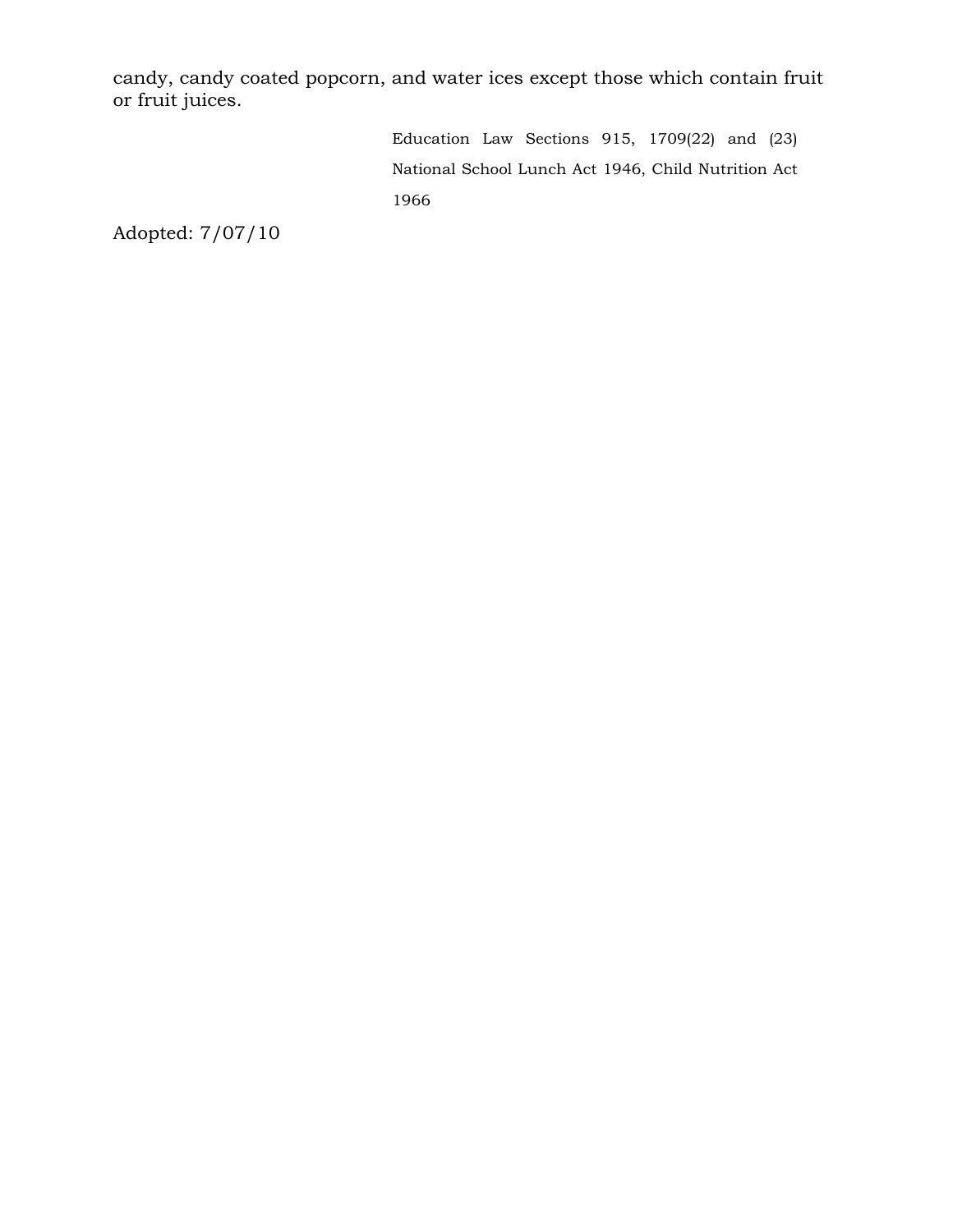### **POLICY D. 21 Non-Instructional/Business Operations/Community Relations**

#### **SUBJECT: RECORDS MANAGEMENT**

A Records Management Officer shall be designated by the Superintendent, subject to the approval of the Board of Education. Such Records Management Officer shall coordinate the development and oversee a program for the orderly and efficient management of records, including the legal disposition or destruction of obsolete records, and be given the authority and responsibility to work with other local officials at all levels in the development and maintenance of the records management program.

In addition, a Records Advisory Board may be created to assist in establishing and supporting the records management program. The District's legal counsel, the fiscal officer, and the Superintendent/designee may comprise the Advisory Board.

Appropriate regulations and procedures shall be developed.

#### **Retention and Disposition of Records**

The Superintendent shall retain records for such a period and dispose of them in the manner described in Records Retention and Disposition Schedule ED-1, established pursuant to Part 185, Title VIII of the Official Compilation of Codes, Rules and Regulations of the State of New York and Article 57-A of the Arts and Cultural Affairs Law.

> 8 New York Code of Rules and Regulations (NYCRR) Section 185, Public Officers Law Section 65-b, Local Government Records Act of 1987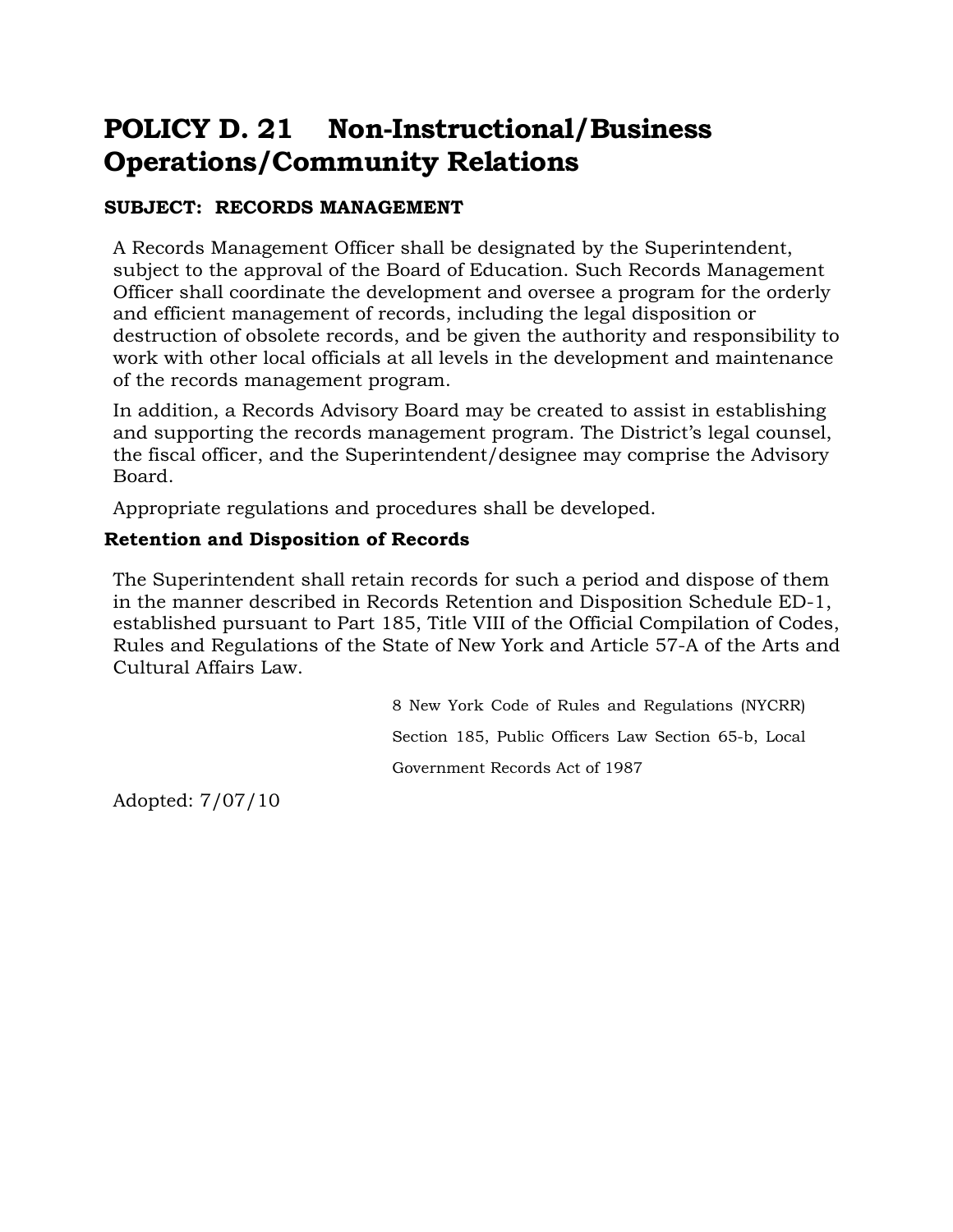### **POLICY D. 22 Non-Instructional/Business Operations/Community Relations**

#### **SUBJECT: SAFETY AND SECURITY**

The Board of Education of the Oneonta City School District hereby declares that it is the policy of this School District to provide a safe and secure environment to all those persons, students, staff and visitors, who lawfully enter upon District property or who travel in District vehicles for the purposes of the District.

It shall be the responsibility of the Superintendent to establish and carry out written regulations that will:

- (a) Identify those staff members who will be responsible for the effective administration of the regulations;
- (b) Provide staff time and other necessary resources for the effective administration of the regulations;
- (c) Establish periodic written review of the activities of the staff to insure compliance with applicable laws and regulations;
- (d) Provide an on-going mechanism for the effective review of safety and security concerns of the staff, students and affected public;
- (e) Provide for annual reports to the Board of Education regarding the significant aspects of safety and security of the District.

Responsibility for developing, directing and coordinating all safety policies and activities rests with the Superintendent of Buildings and Grounds.

Labor Law Section 27-a

#### **Student Safety**

All staff who are made aware of physical and/or verbal threats to students must immediately report these threats against students in writing to the next level of supervisory authority for prompt action. The immediate supervisor must then inform the Superintendent/designee, including any action taken, after learning of such threats to students.

The District shall disseminate this policy to all employees in order to ensure staff awareness.

#### **Safety and Security of Possessions**

Students and other participants in School District programs are discouraged from bringing excessive amounts of money or valuables with them to school.

The Oneonta City School District shall not insure personal possessions and shall not be held responsible for any personal property or possessions brought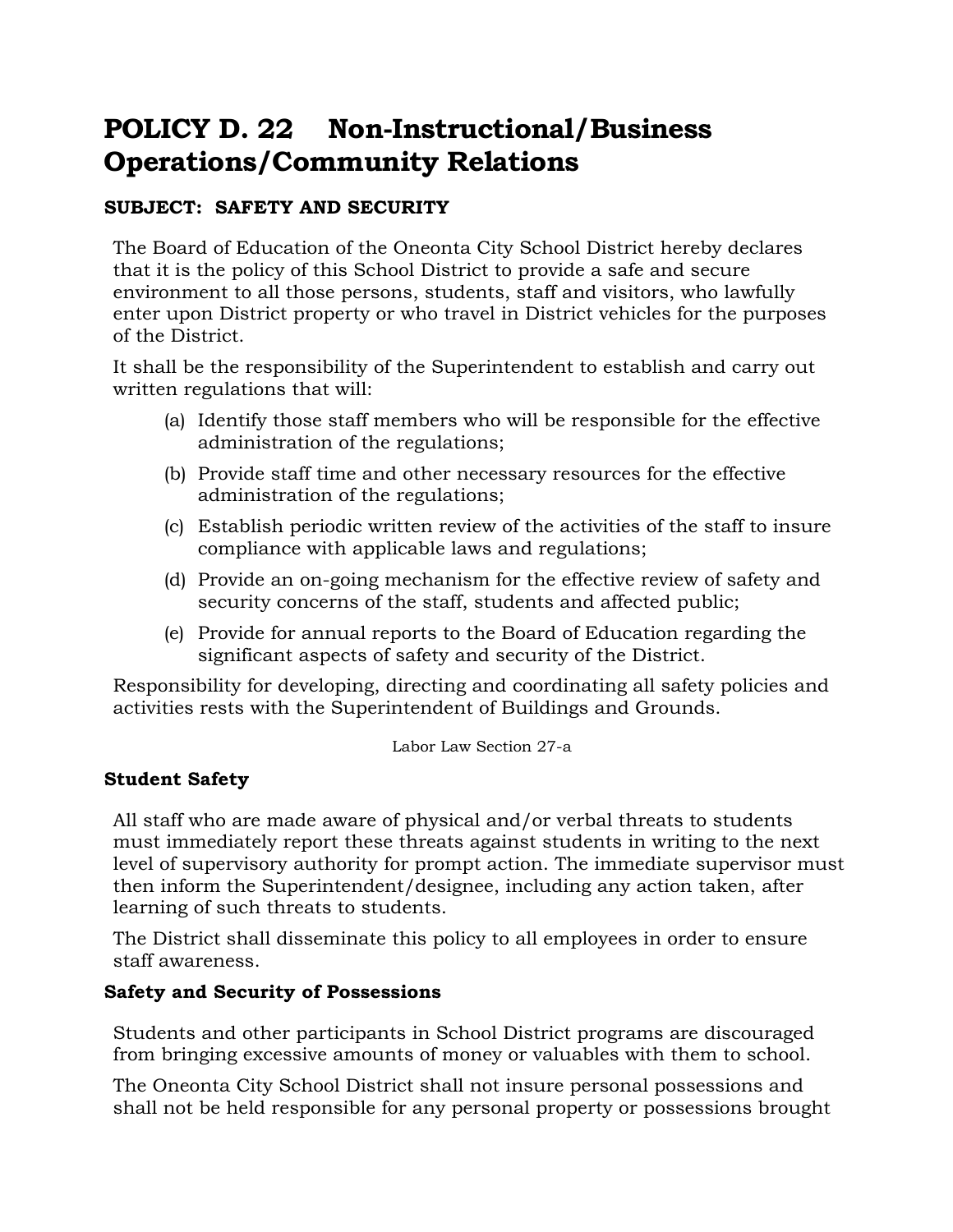to program locations, carried on buses, stored in student lockers, or left overnight or on weekends.

#### **Hazard Communication Standard**

All personnel shall be provided with applicable training to comply with the New York State "Right- to- Know" Law and the Hazard Communication Standard.

The Superintendent/designee shall maintain a current record of the social security numbers of every employee who handles toxic substances.

Rules and regulations will be developed to insure District implementation of this policy which shall include awareness information, employee training and record keeping.

#### **Chemical Hygiene Plan**

The Board of Education strongly believes in providing a safe work place for employees in laboratory settings. Since the laboratory exposes employees to potentially unique health and physical hazards, it is necessary to set forth work practices and procedures that protect employees.

The occupational Safety and Health Administration (OSHA) published the final rule of its laboratory standard titled Occupational Exposures to Hazardous Chemicals in Laboratories 1910.1450. The laboratory standard requires a written Chemical Hygiene Plan (CHP) that outlines operating procedures that are designed to assure that safe work practices are in place in all laboratories.

The Superintendent of Schools or his/her designee shall implement the regulations which outline the requirements of the Chemical Hygiene Plan.

> New York State Labor Law 12, New York Code of Rules and Regulation (NYCRR) Part 820, Article 28 Occupational Safety and Health Administration (OSHA) 29 Code of Federal Regulations (C.F.R.) 1910.1200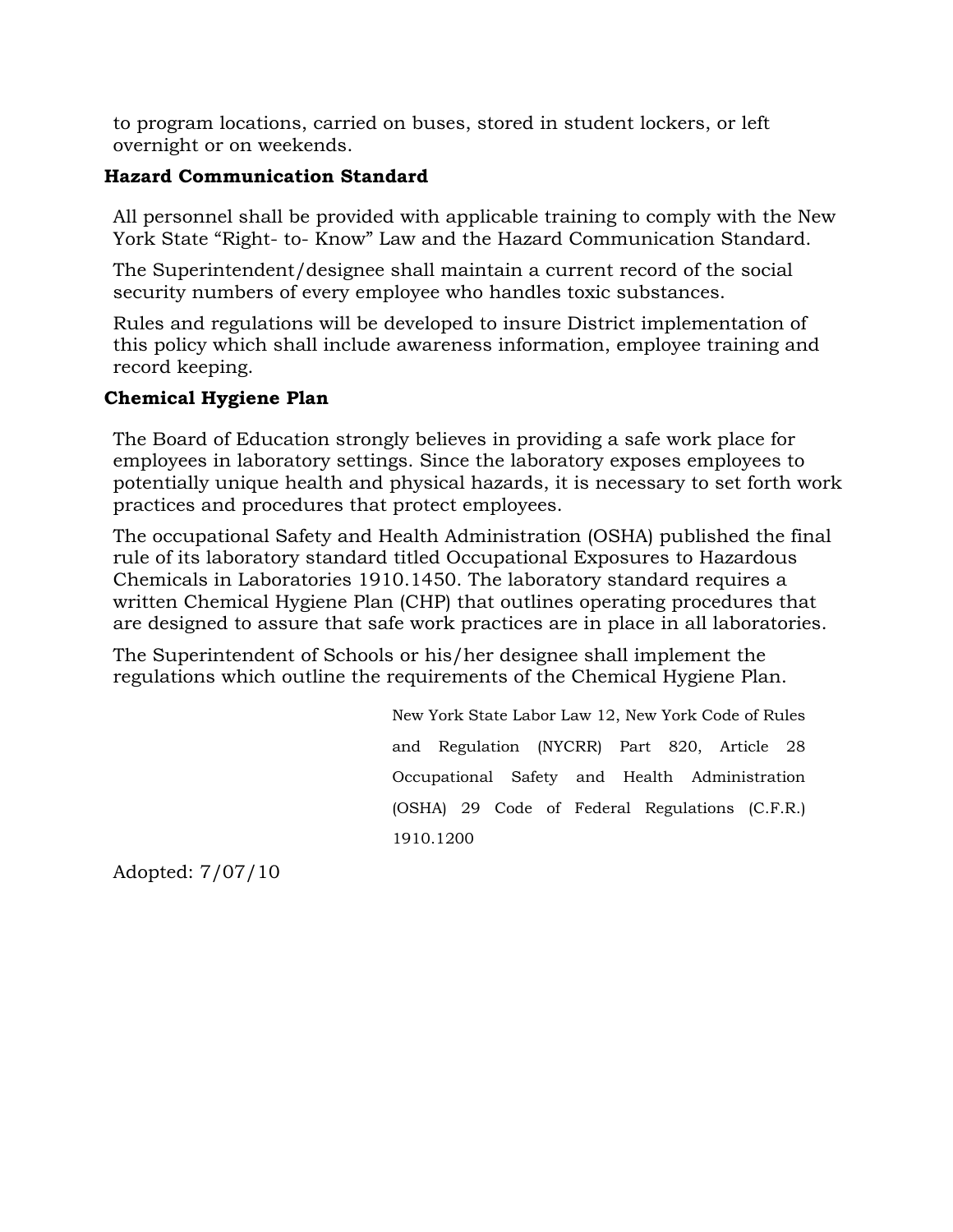### **POLICY D. 23 Non-Instructional/Business Operations/Community Relations**

#### **SUBJECT: EMERGENCY MANAGEMENT PLAN**

To be prepared for an emergency or crisis in the District and to insure a prompt, thoughtful response, the Superintendent will prepare guidelines for the development of a District Emergency Management Plan. The Plan shall make provision for:

- (a) Shelter,
- (b) Evacuation,
- (c) Early dismissal,
- (d) Annual written notification to students and staff,
- (e) An annual drill
- (f) Coordination with local emergency preparedness coordinators.

An Emergency Planning Committee may be established to supervise the plan, and an Emergency Management Plan Coordinator may be appointed with responsibility for overall coordination and decision-making should an emergency occur.

The Board of Education may create and sustain a control center in anticipation of an emergency. Further, a survey shall indicate the location of potential emergency sites on School District property as well as within the community itself.

> 8 New York Code of Rules and Regulations (NYCRR) Section 155.13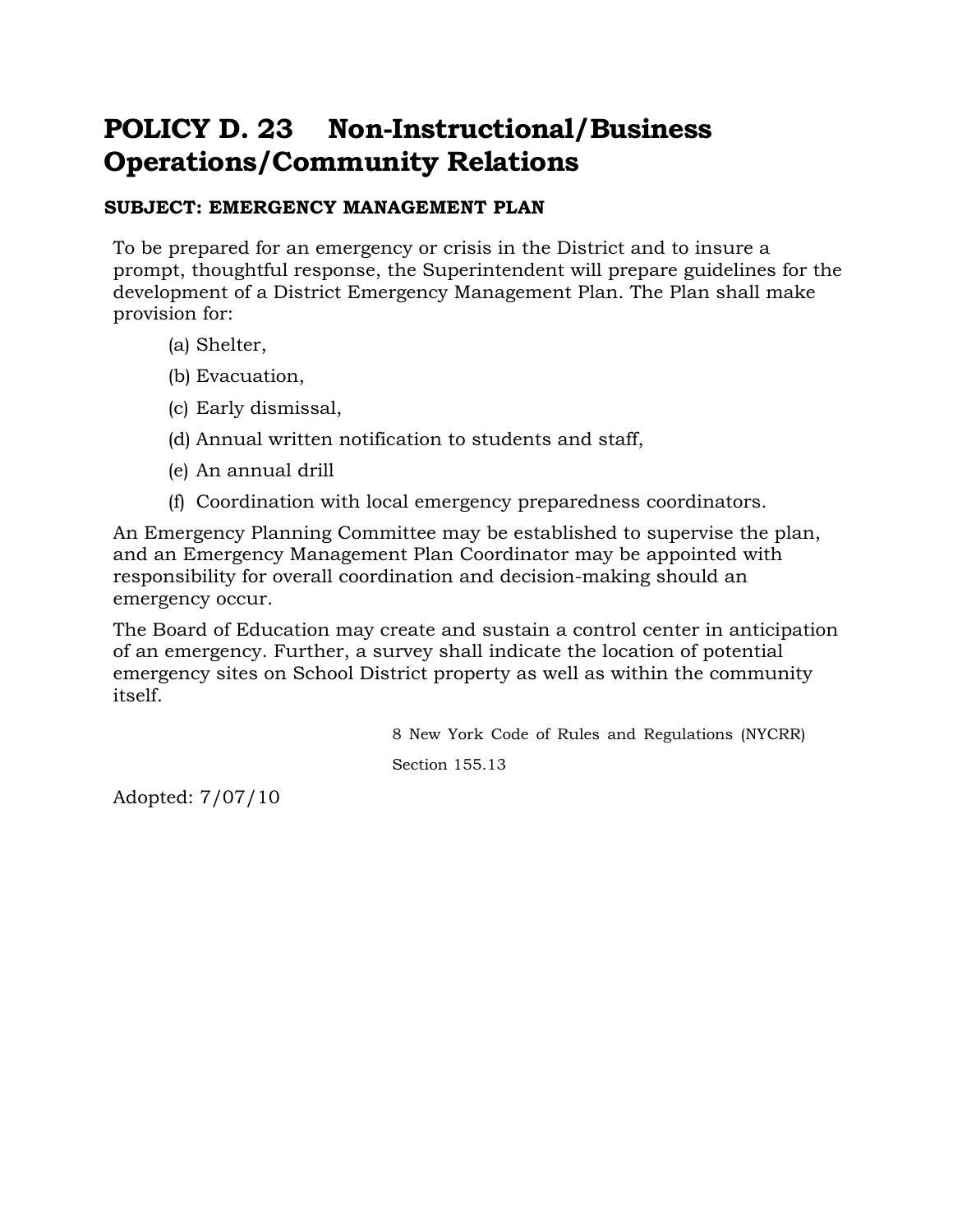### **POLICY D. 24 Non-Instructional/Business Operations/Community Relations**

#### **SUBJECT: SCHEDULING AND ROUTING**

Transportation services shall be provided to meet the needs of the students of the District with the following limits and areas established by the Board of Education.

The Board of Education will provide transportation from Home to School and School to Home.

Students in Kindergarten through Grade 8 living .8 miles or more and students and students in Grades 9 through 12 living 1.5 miles or more from the school which they attend, will be eligible for transportation. Distance will be measured following the nearest available roadway, from school building property line to residence property line.

Education Law Sections 3621 and 3635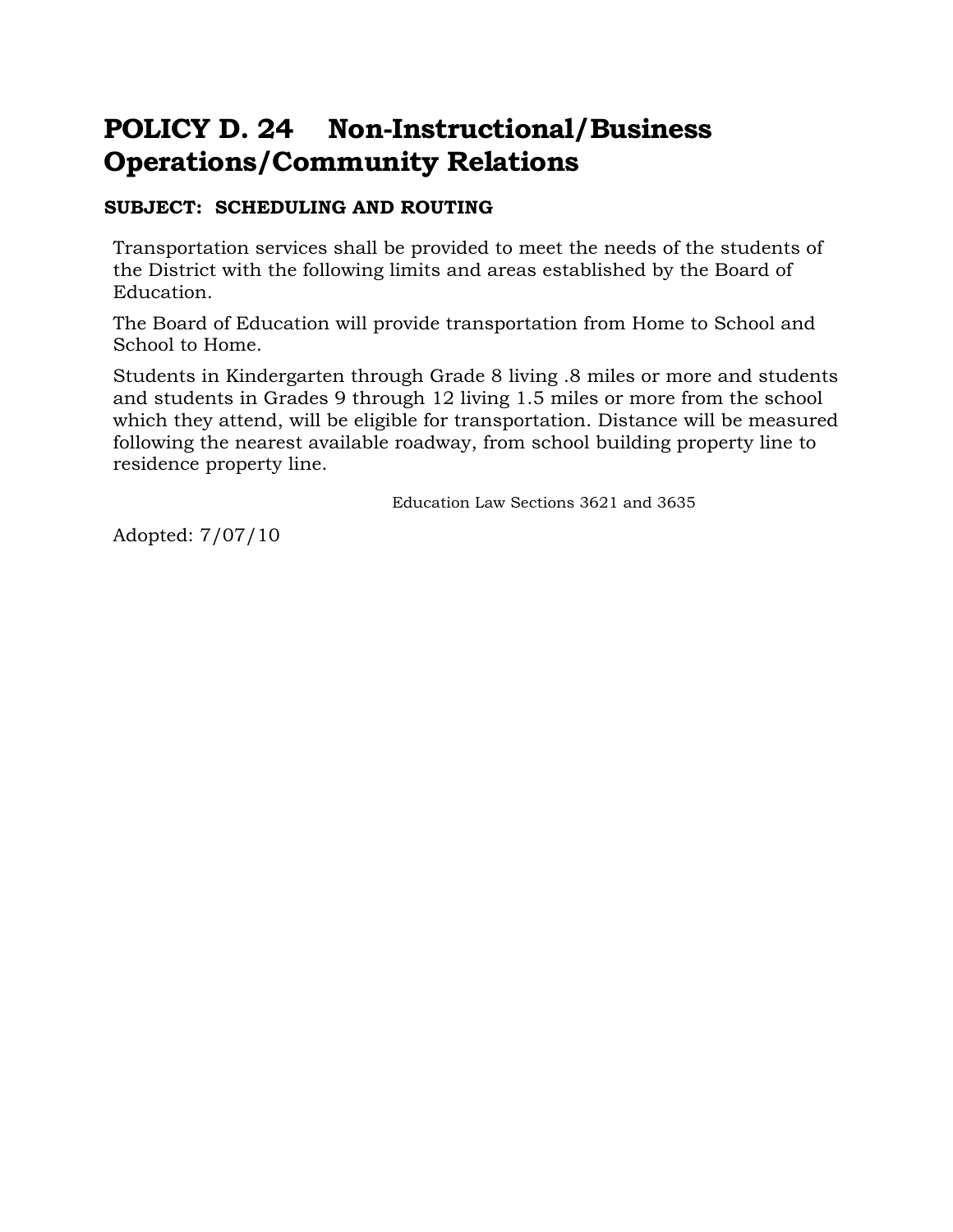### **POLICY D. 25 Non-Instructional/Business Operations/Community Relations**

### **SUBJECT: TRANSPORTATION OF STUDENTS**

#### **Requests for Transportation to and from Non-Public Schools**

The parent or guardian of a parochial or private school child residing in the District who desires that the child be transported to a parochial or private school outside of the School District during the next school year should submit a written request to the Board of Education no later than April 1 of the preceding year, or within thirty (30) days of moving into the District. No late request of a parent or guardian shall be denied where a reasonable explanation is provided for the delay.

#### **Transportation of Students with Disabilities**

Students with disabilities in the District shall be transported up to fifty (50) miles (one way) from their home to the appropriate special service or program, unless the Commissioner certifies that no appropriate nonresidential special service or program is available within fifty (50) miles. The Commissioner may then establish transportation arrangements.

#### **Transportation of Non-Resident Students**

The District shall not extend its bus routes outside of the District to pick up non-resident students.

#### **Transportation to School Sponsored Events**

If the District provides transportation for student athletes participating in interscholastic competition and students attending District sponsored educational field trips, students will not be authorized to use any other means of transportation when participating in these events, unless the principal or his/her designee authorizes such alternate transportation. The principal shall require written application prior to approval. As an exception to this policy a coach may release a student to the parent/guardian for transportation from an inter-scholastic event upon the receipt of a written request from the parent/guardian.

Where the District has provided transportation to students enrolled in the District to a school sponsored field trip, extracurricular activity or any other similar event, it shall provide transportation back to either the point of departure or to the appropriate school in the District unless the parent or legal guardian of a student participating in such event has provided the District with written notice, consistent with District policy, authorizing an alternative form of return transportation for such student or unless intervening circumstances make such transportation impractical. In cases where intervening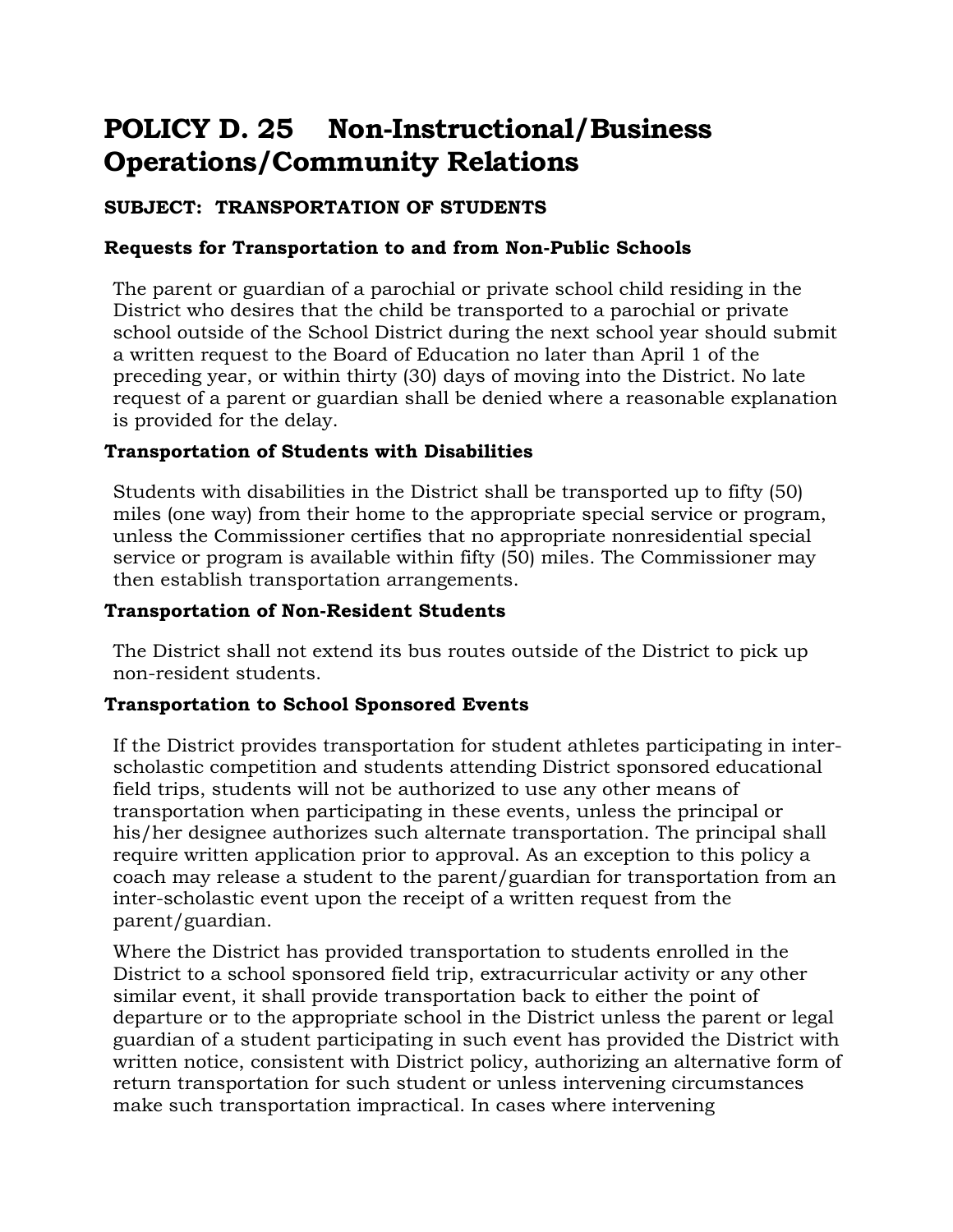circumstances make transportation of a student back to the point of departure or to the appropriate school in the District impractical, a representative of the School District shall remain with the student until such student's parent or legal guardian has been contacted and informed of the intervening circumstances which make such transportation impractical; and the student has been delivered to his/her parent or legal guardian.

#### **Special Trips**

At the earliest possible time that a special trip is anticipated, two special trip request forms should be filed with the Superintendent or his/her designee.

> Education Law Sections 1604, 1709, 1804, 1903, 1950, 2503, 2554, 2590-e, 3635, 4401(4), and 4405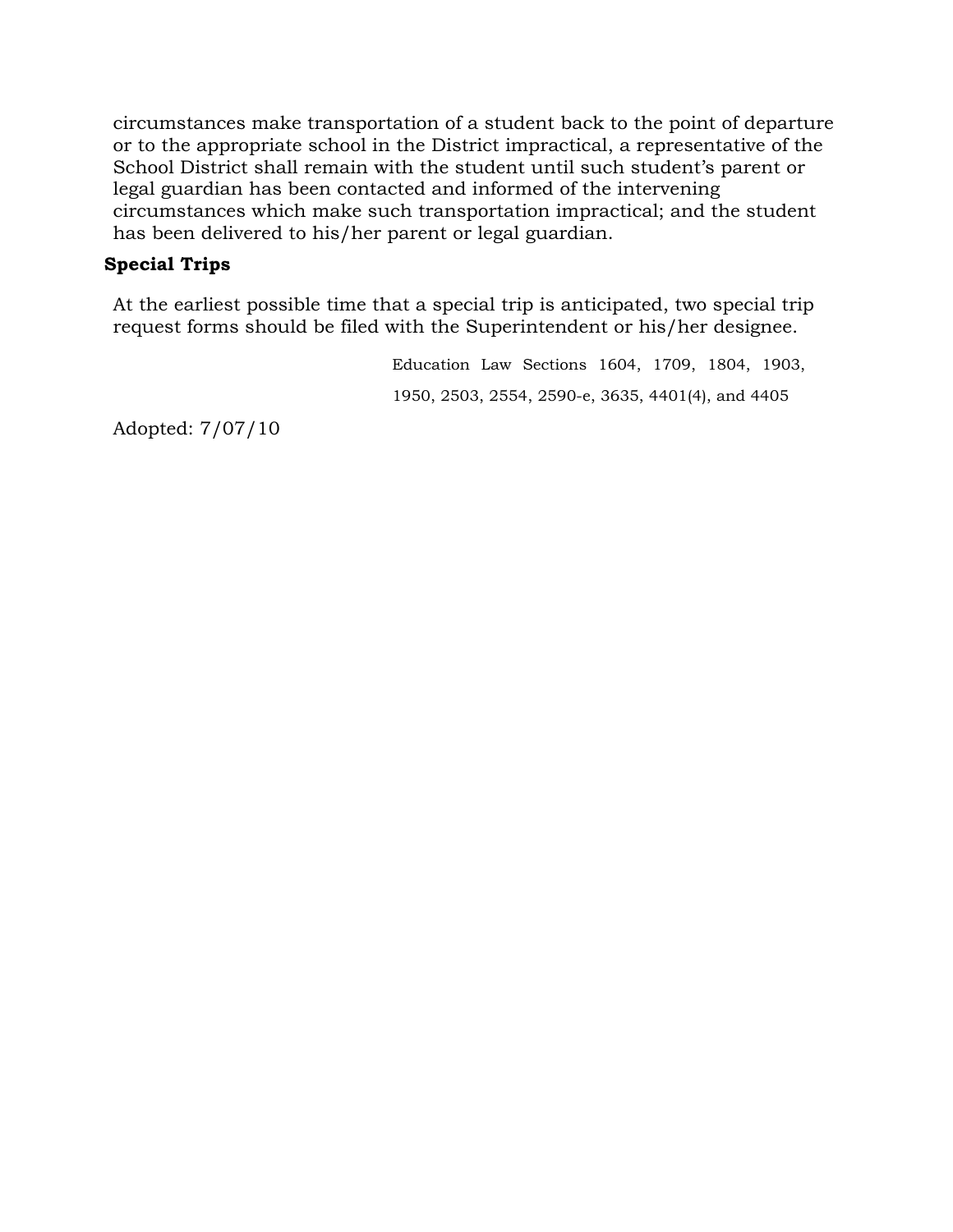### **POLICY D. 26 Non-Instructional/Business Operations/Community Relations**

#### **SUBJECT: USE OF VIDEO CAMERAS ON SCHOOL BUSES**

All school buses will be equipped to handle video cameras in order to monitor student behavior. Violations of the school code of conduct, as well as participation in any illegal activities, will be dealt with in accordance with applicable laws and school regulations.

All film used in relation to this policy shall be the sole property of the District, and the Superintendent or his/her designee shall be the custodian of such film. Requests for viewing a film must be made in writing to the Superintendent or his/her designee; and, if the request is granted, such viewing must occur in the presence of the District's designated custodian of the film. Under no circumstances will the District's film be duplicated and/or removed from District premises unless in accordance with court order and/or subpoena.

A copy of this policy shall be posted in all school buildings and will be discussed by classroom teachers with their students at the beginning of each school year.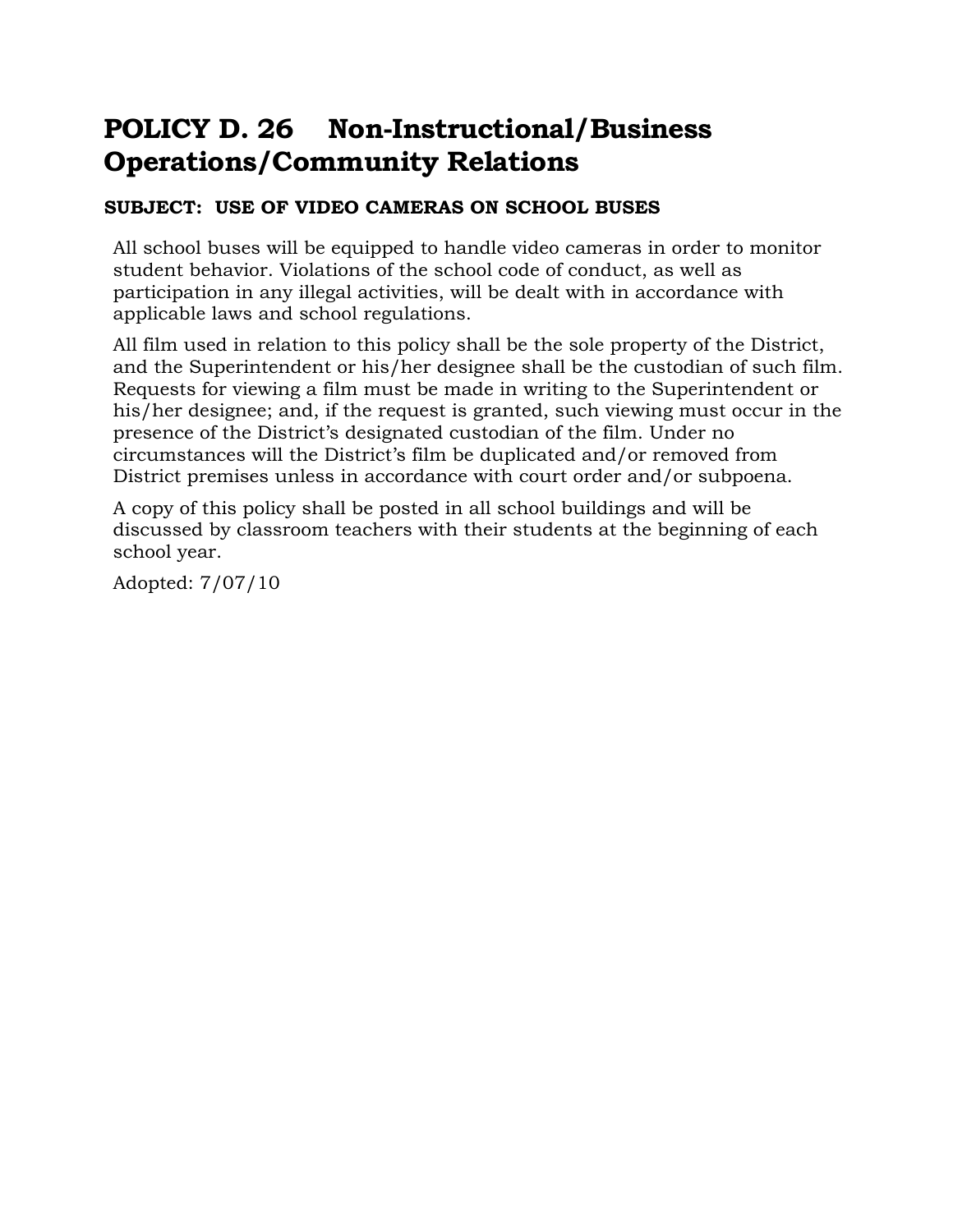## **POLICY D.27**

Non-Instructional/Business Operations

#### **SUBJECT: MEAL CHARGING AND PROHIBITION AGAINST MEAL SHAMING**

It is the District's goal to provide students with access to nutritious no- or low-cost meals each school day and to ensure that a student whose parent/guardian has unpaid meal charges is not shamed or treated differently than a student whose parent/guardian does not have unpaid meal charges.

Unpaid meal charges place a large financial burden on the District. The purpose of this policy is to ensure compliance with federal requirements for the USDA Child Nutrition Program and to provide oversight and accountability for the collection of outstanding student meal balances to ensure that the student is not stigmatized, distressed, or embarrassed.

The intent of this policy is to establish procedures to address unpaid meal charges throughout the District in a way that does not stigmatize, distress or embarrass students. The provisions of this policy pertain to regular priced reimbursable school breakfast, lunch and snack meals only. Charging of items outside of the reimbursable meals (a la carte items, adult meals, etc.) is expressly prohibited.

#### **Access to Meals**

- a) Free meal benefit eligible students will be allowed to receive a free breakfast and lunch meal of their choice each day. A la carte items or other similar items must be paid/prepaid.
- $b)$ Reduced meal benefit eligible students will be allowed to receive a breakfast of their choice for \$.25 and lunch of their choice for \$.25 each day. A student will be allowed to charge a maximum of 10 meals to their account after the balance reaches zero. The charge meals offered to students will be reimbursable meals available to all students, unless the student's parent or guardian has specifically provided written permission to the District to withhold a meal. A la carte items or other similar items must be paid/prepaid.
- Full pay students will pay for meals at the District's published paid meal rate each day. A student  $\mathbf{c}$ ) will be allowed to charge a maximum of 5 meals to their account after the balance reaches zero. The charge meals offered to students will be reimbursable meals available to all students, unless the student's parent or guardian has specifically provided written permission to the District to withhold a meal. A la carte items or other similar items must be paid/prepaid.

#### **Ongoing Staff Training**

a) Staff will be trained annually and throughout the year as needed on the procedures for managing meal charges using the State Education Department (SED) Webinar or the District's training program.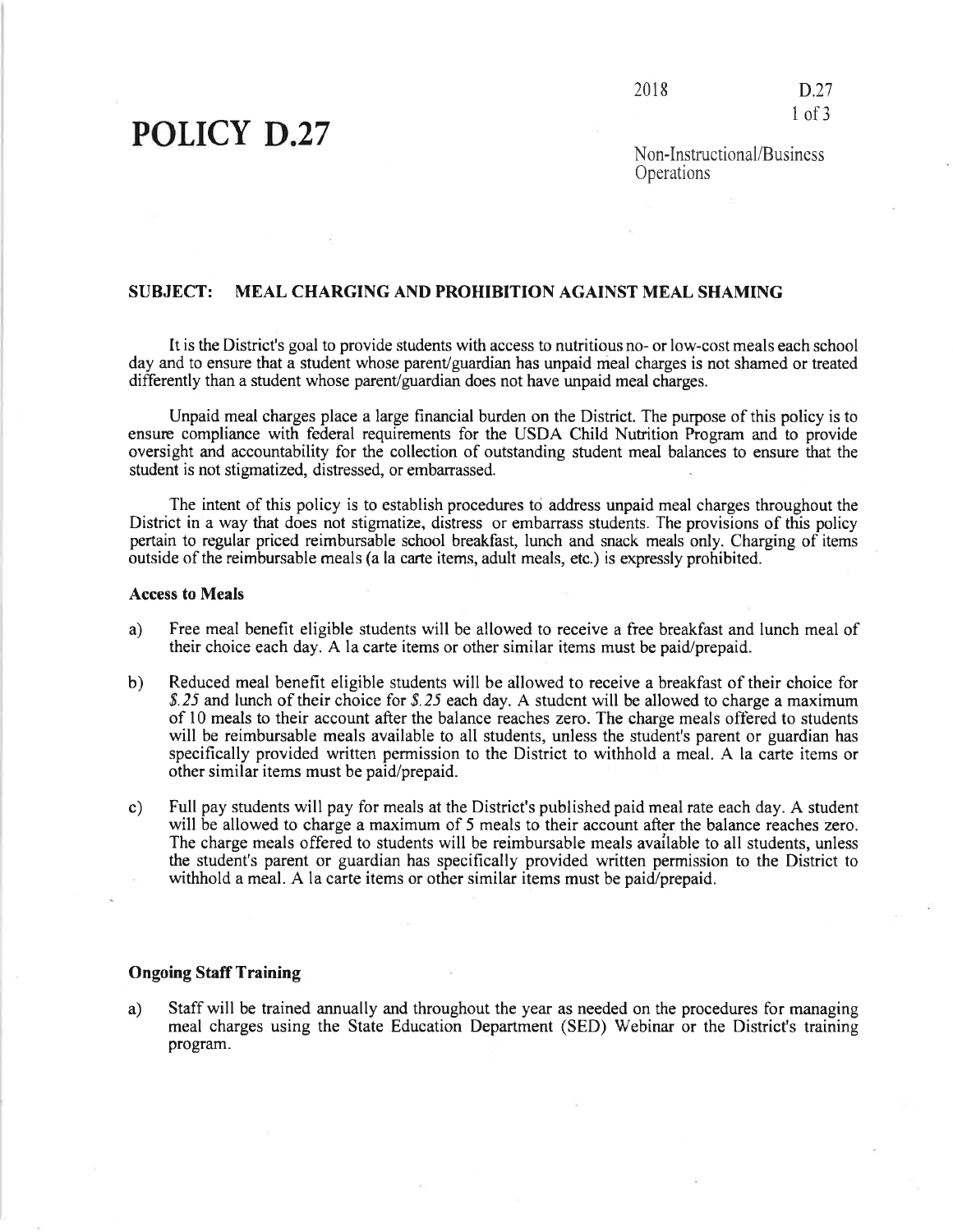## POLICY D.27

 $D.27$ 2018  $2$  of  $3$ 

#### MEAL CHARGING AND PROHIBITION AGAINST MEAL SHAMING (Cont'd.) **SUBJECT:**

Staff training will include ongoing eligibility certification for free or reduced price meals.  $b)$ 

#### **Parent Notification**

- Parents/guardians will be notified that a student's meal card or account balance is exhausted within a) 10 days and then every 10 days thereafter.
- Parents/guardians will be notified that a student has accrued unpaid meal charges within 10 days  $b)$ of the charge and then every 10 days thereafter.

#### **Parent Outreach**

- Staff will communicate with parents/guardians with five or more unpaid meal charges to determine a) eligibility for free or reduced price meals.
- Staff will make two documented attempts to reach out to parents/guardians to complete a meal b) application in addition to the application and instructions provided in the school enrollment packet.
- Staff will contact the parent/guardian to offer assistance with completion of meal application to c) determine if there are other issues within the household causing the student to have insufficient funds, offering any other assistance that is appropriate.

#### **Minimizing Student Distress**

- Staff will not publicly identify or stigmatize any student in line for a meal or discuss any a) outstanding meal debt in the presence of any other students.
- Students with unpaid meal charges will not be required to wear a wristband or handstamp, or to  $b)$ do chores or other work to pay for meals.
- Staff will not throw away a meal after it has been served because of the student's inability to pay  $c)$ for the meal or because of previous unpaid meal charges.
- Staff will not take any action directed at a student to collect unpaid meal charges.  $\mathbf{d}$
- Staff will deal directly with parents/guardians regarding unpaid meal charges.  $e)$

#### **Ongoing Eligibility Certification**

Staff will conduct direct certification through the New York Student Identification System a) (NYSSIS) or using SED Roster Upload at least monthly to maximize free eligibility.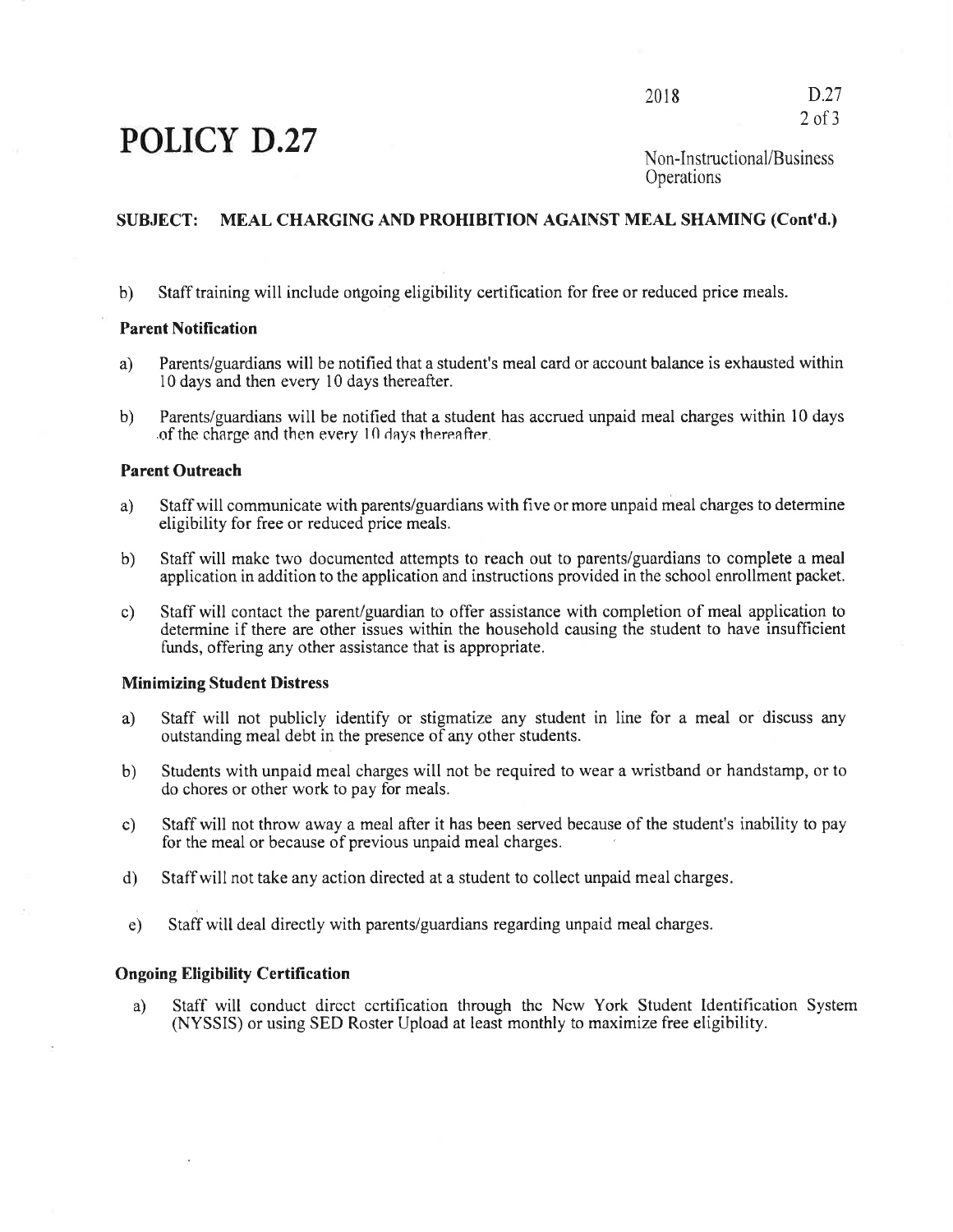## **POLICY D.27**

2018

 $D.27$  $3$  of  $3$ 

Non-Instructional/Business Operations

#### SUBJECT: MEAL CHARGING AND PROHIBITION AGAINST MEAL SHAMING (Cont'd.)

- $b)$ Staff will provide parents/guardians with free and reduced price application and instructions at the beginning of each school year in the school enrollment packet.
- If the District uses an electronic meal application, it will provide an explanation of the process in  $c)$ the school enrollment packet and instructions on how to request a paper application at no cost.
- $d)$ The District will provide at least two additional free and reduced price applications throughout the school year to families identified as owing meal charges.
- $e)$ The District will use its administrative prerogative to complete an application on a student's behalf judiciously, and only after using exhaustive efforts to obtain a completed application from the student's parent/guardian. The District will complete the application using only available information on family size and income that falls within approvable guidelines.
- $\hat{\Pi}$ The District will coordinate with the foster, homeless, migrant, and runaway coordinators at least monthly to certify eligible students.

#### **Prepaid Accounts**

Students/Parents/Guardians may pay for meals in advance via myschoolbucks or with a check payable to School Lunch Fund. Further details are available on the District's webpage. Funds should be maintained in accounts to minimize the possibility that a student may be without meal money on any given day. Any remaining funds for a particular student will be carried over to the next school year.

To obtain a refund for a withdrawn or graduating student, a written or e-mailed request for a refund of any money remaining in the student's account must be submitted. Students who are graduating at the end of the year will be given the option to transfer any remaining money to a sibling's account through a written request.

Unclaimed funds must be requested within one school year. Unclaimed funds will then become the property of the District Food Service Program.

Adopted Date: 9/19/18